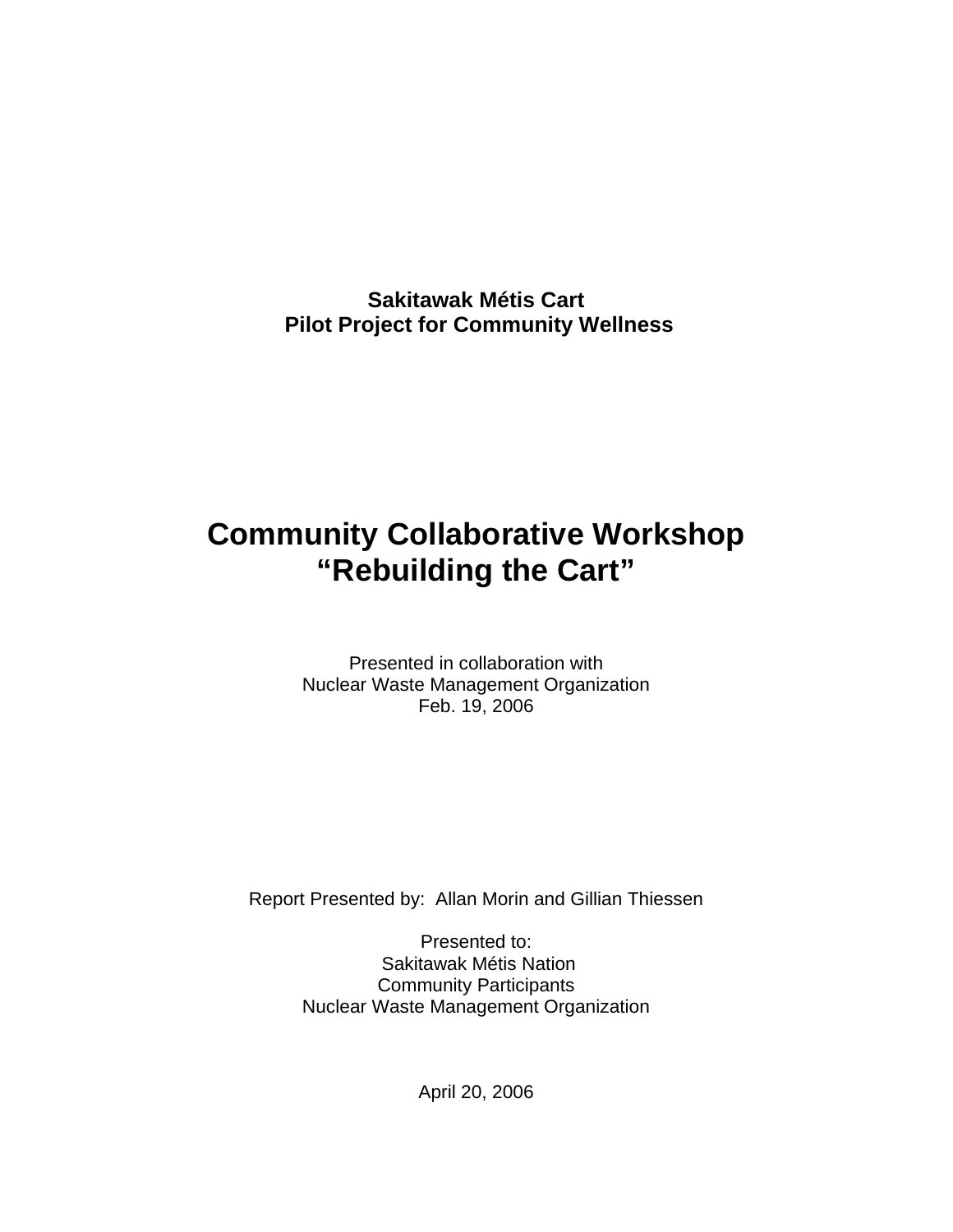## Table of Contents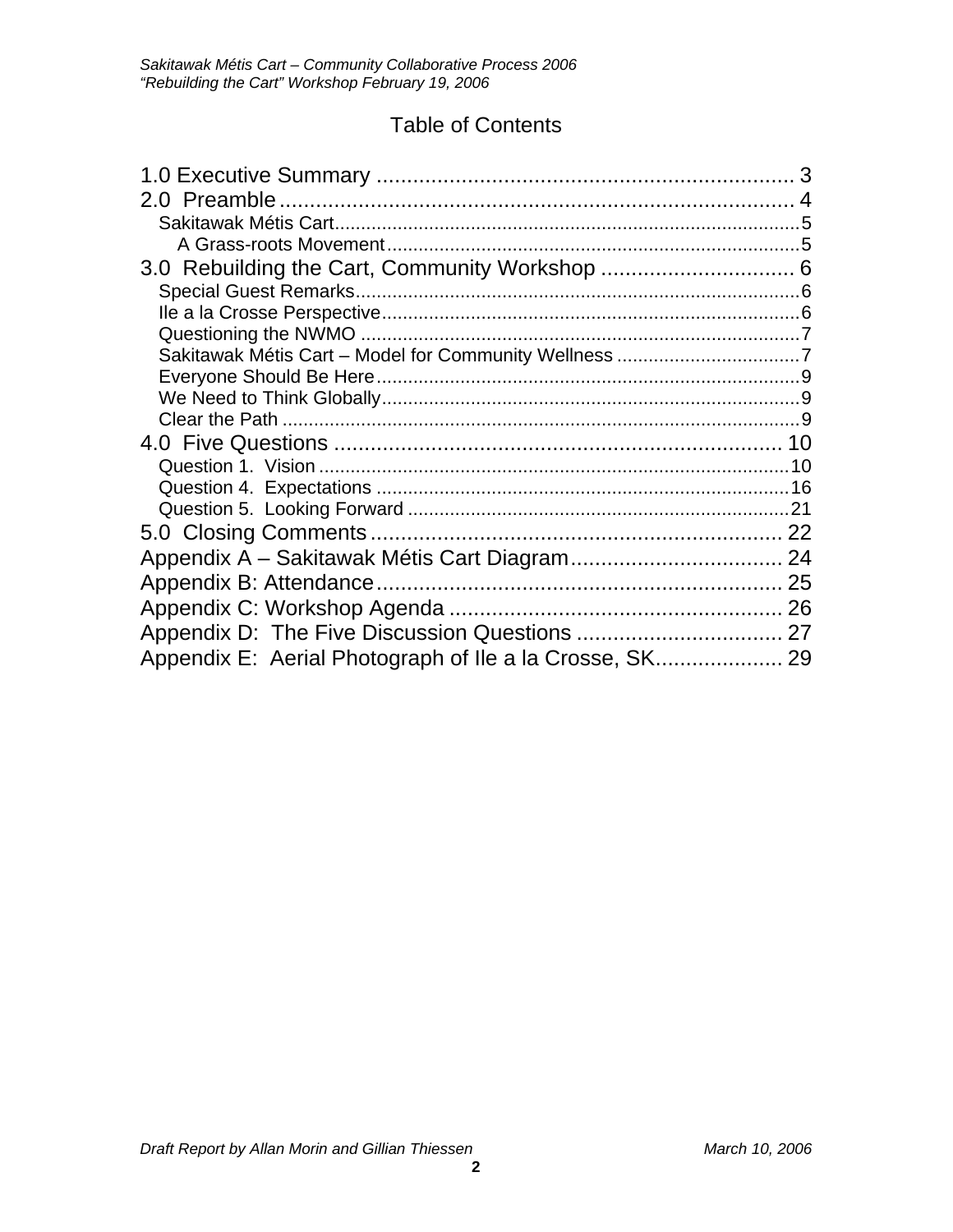## <span id="page-2-0"></span>**1.0 Executive Summary**

The Sakitawak Métis Nation (SMN), as part of its community wellness model, held the first of a series of community workshops on economic development in February 2006. The Nuclear Waste Management Organization (NWMO), based in Toronto, is responsible for consulting with Canadians and advising Canadian government on the long term management of Canada's spent nuclear fuel. As of February 2006, the NWMO had concluded consultations with the Canadian public, waiting for a response from Canadian government to its recommendation, submitted in November 2005.

During the waiting period, the NWMO continues to seek knowledge related to tasks that lie ahead, including continuing dialogue with Canadians. With the NWMO office based in Toronto, a real need was identified to gain insight into the dynamics of smaller communities in northern and rural areas, including Aboriginal communities, as to how these communities view land, resources and development. The NWMO expressed interest in the work of the Sakitawak Métis Nation, as it rolls out its Community Wellness Model. Specifically, the NWMO expressed interest in workshops related to economic development, to learn how smaller communities view potential new economic development opportunities.

Themes that emerged through the workshop include:

1. Community Cooperation

Identified a need to reduce division/factions and work together in the communtiy, with honesty and trust operating at the core, to work for the best interests of the community as a whole.

2. Partnership/ Participation from the Ground Floor

The pattern for northern economic ventures is that they are initiated by nonresidents and do not typically include community input. The community residents expressed a strong desire to be the initiators of development, to be equal participants in planning and decision making, to have a veto power if industrial development poses negative impacts that the community is not prepared to accept. The community members expressed a desire to participate with industry so that benefits remain in the community, that local people are engaged in careers at all levels, that local expertise is utilized.

Sub-themes to this point include: the need to increase participation from within the community ("more people should be here"); the readiness of the community to participate in development plans (individuals need to seek wellness at home, and be moving in the direction of wellness, for a community to truly participate and benefit from industrial or economic development).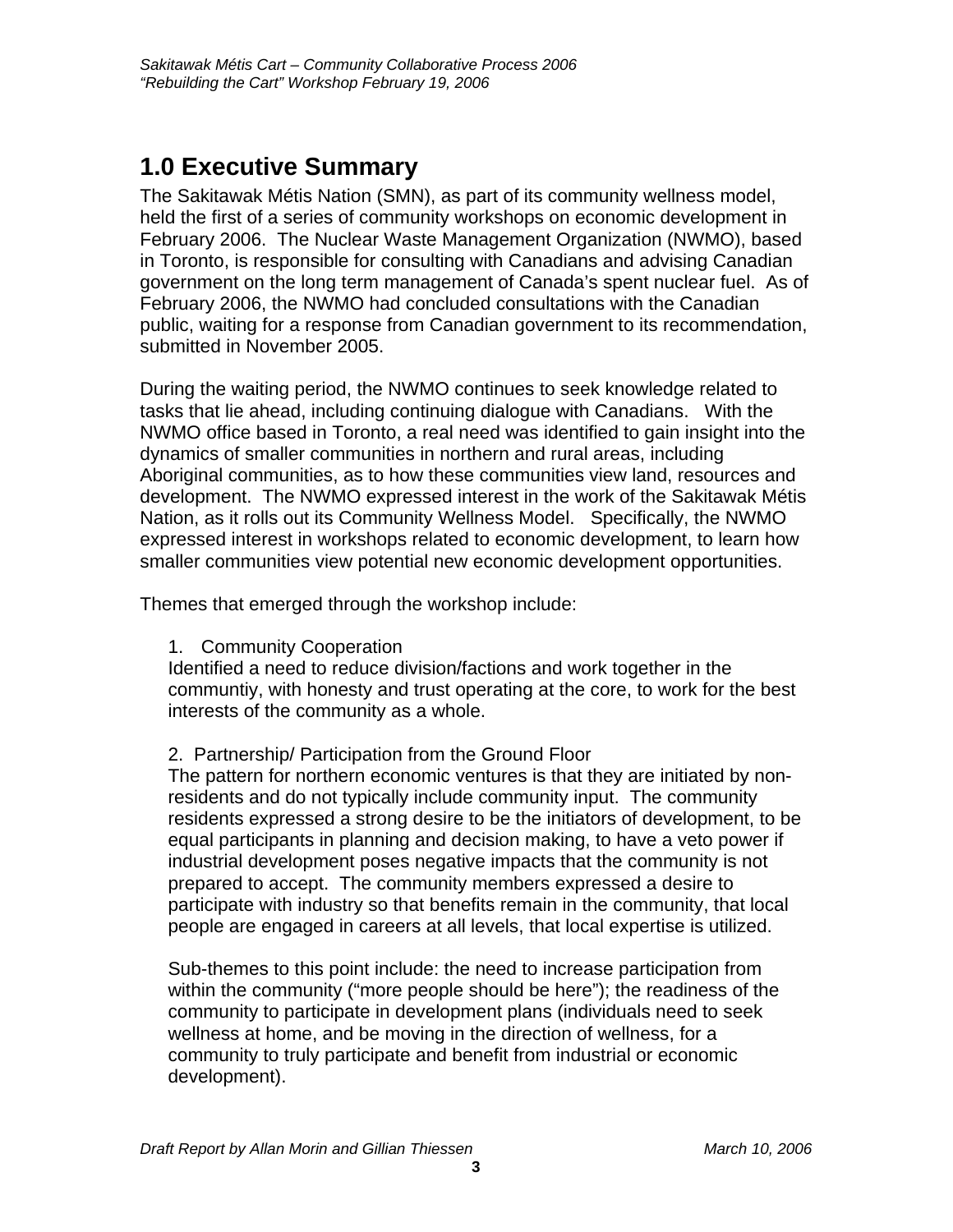#### <span id="page-3-0"></span>3. Education as a Priority

Investment in education is key, for local people to qualify for the technical and management jobs of any new development. Concerns were raised that if development starts before the people are ready, then non-residents are brought in to the jobs, and end up staying there because of the unions. After this happens, there is no opportunity for local people to get in the door.

#### 4. Community Experience

The community does have experience with industrial development and management. Currently, community members sit on resource comanagement boards and have input into resource allocations and management in forestry. Community members have been involved on Environment Quality Commissions as part of the mining infrastructure for many years. This experience should be tapped when considering new developments in the area.

#### 5. Desire for Growth and Opportunity

The members assembled expressed a real drive to build, develop and grow the community, to find a way to create opportunities for local people out of the economic activity emerging in other parts of the country. The dialogue of the day resulted in some very creative ideas on the table for making local opportunity from industrial activity.

## **2.0 Preamble**

Sakitawak Métis Nation (SMN) is one of the oldest communities of the Canadian northwest, with 230 years of history, growing up in the boreal forest region of present-day northern Saskatchewan. The local residents today bear the surnames of the original traders, trappers, settlers and voyageurs that ran the most important economic activity of pre-confederate Canada, the fur trade. Fur trading has given way to mining and forestry; natural resource industries that fuel the economic engine of Saskatchewan. Presently, the Northern Village of Ile a la Crosse manages the local community infrastructure and the Sakitawak Métis Nation negotiates Métis-specific programs in a variety of fields from health care to economic development.

The community political dynamics are an interesting blend of the provincial/municipal model, with the Northern Village of Ile a la Crosse delivering community services and promoting opportunities for the town as a whole. Alongside the municipal council, the Sakitawak Métis Nation represents Métis Nation citizens of the area (approximately 85% of the local population). The two orders of government each strive to create opportunities in a community that has for decades been subject to externally prescribed programs. The road has been rugged, but many positive results have been achieved through cooperation between the Village Council and SMN. Residents are beginning to believe that active participation in local governance can create the opportunities and future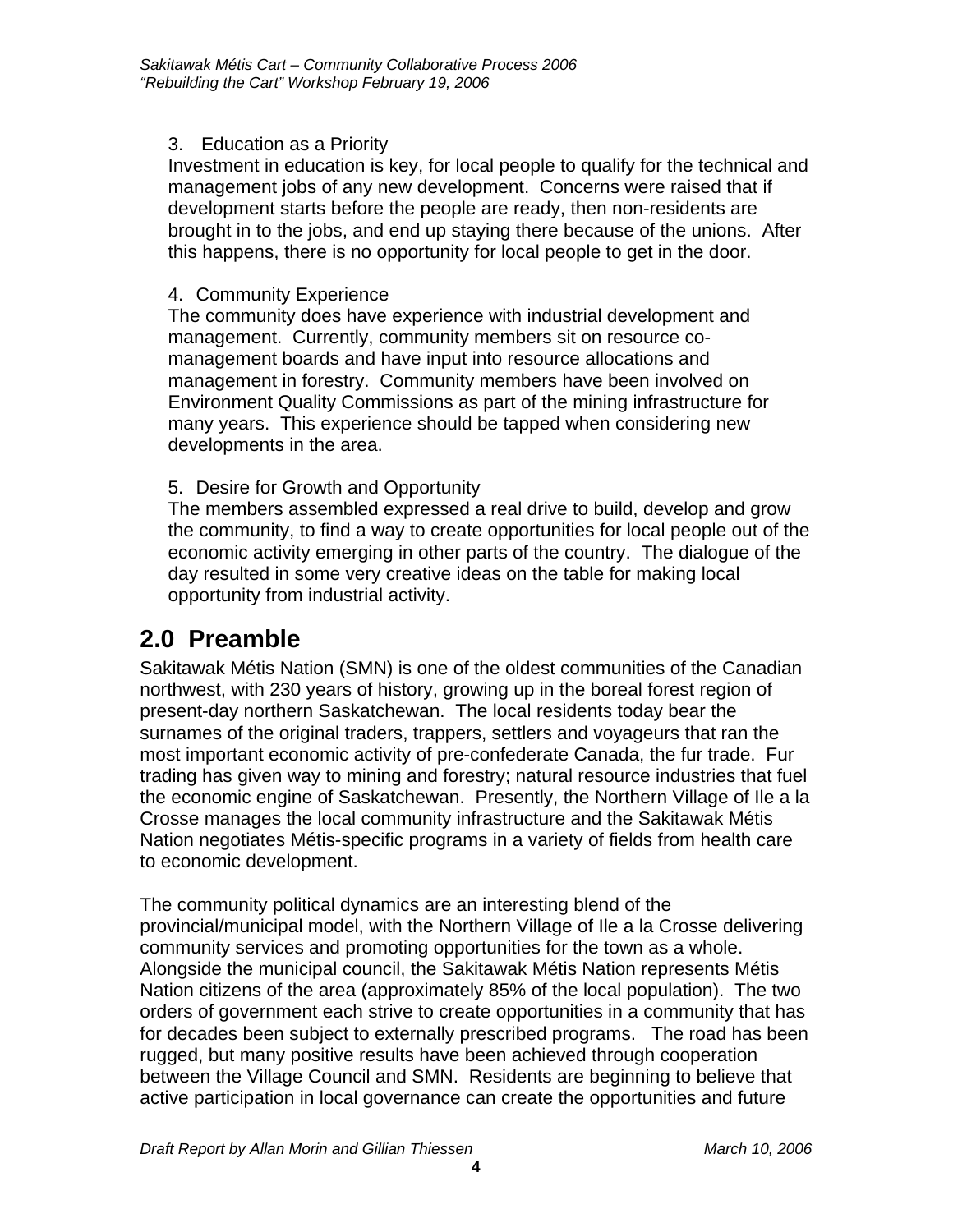<span id="page-4-0"></span>that local residents desire – a thriving community where they can see their grandchildren going to and from work, in health.

The Sakitawak Métis Nation (SMN), has established working relationships and rapport with First Nations of the northwest, non-Aboriginal residents, private industry players and municipal councils of the region, hosting a number of important gatherings in recent years. These meetings have crossed the political boundaries, bringing neighbours together to deal with issues affecting all residents of the northwest. SMN continues to lead in seeking, hosting and facilitating open forums ona variety of issues, including regional dialogue on the management of Canada's nuclear fuel waste, economic development opportunities, health and wellness meetings, and recently, a Residential School Survivors Conference. The purpose of the meeting was to assist elderly survivors of the Ile a la Crosse Boarding School and their families to understand Canada's offer of compensation, in their first languages. As the Bishop of the Roman Catholic Synod stated, one can recognize that he is in Ile a la Crosse when he hears three languages spoken in one sentence.<sup>[1](#page-4-1)</sup>

## *Sakitawak Métis Cart*

The Sakitawak Métis Nation has begun to articulate the aspirations of local residents for the future of their community. The Model for Community Wellness has been communicated through the symbol of the Red River Cart as a metaphor for the community vision and goals, partnerships and means to attain these goals. The Model incorporates generations of family discussions, those meetings held around the coffee tables, kitchen tables and meeting tables as long as anyone here can remember. None of the subject matter is new, however there is a new energy at work. A core group of very determined people have committed personal time and energy to drive change in this community, starting in their own lives and at home with their families.

### **A Grass-roots Movement**

The "soonias-okimaw"<sup>[2](#page-4-2)</sup> cannot make the difference here, nor any force from outside, but the spirit within this community, a community 230 years in the making, is gearing up to put Sakitawak back on the trail. It is the length of history, the bonds of family, of shared experience, of deep love and commitment to one another within this community that will see the people through to success in the future ahead. The road may be long, but that has never stopped the Sakitawak Métis!

<span id="page-4-1"></span> $\overline{a}$ 1 Bishop Sylvain Lavoie, quoted in Welcome Remarks to the Residential School Survivors Conference, Sakitawak Métis Nation, February 25, 2006.<br><sup>2</sup> Cree, "money boss/chief", referring to the Provincial Government's agent, delivering the social

<span id="page-4-2"></span>welfare payments, starting in the 1950's.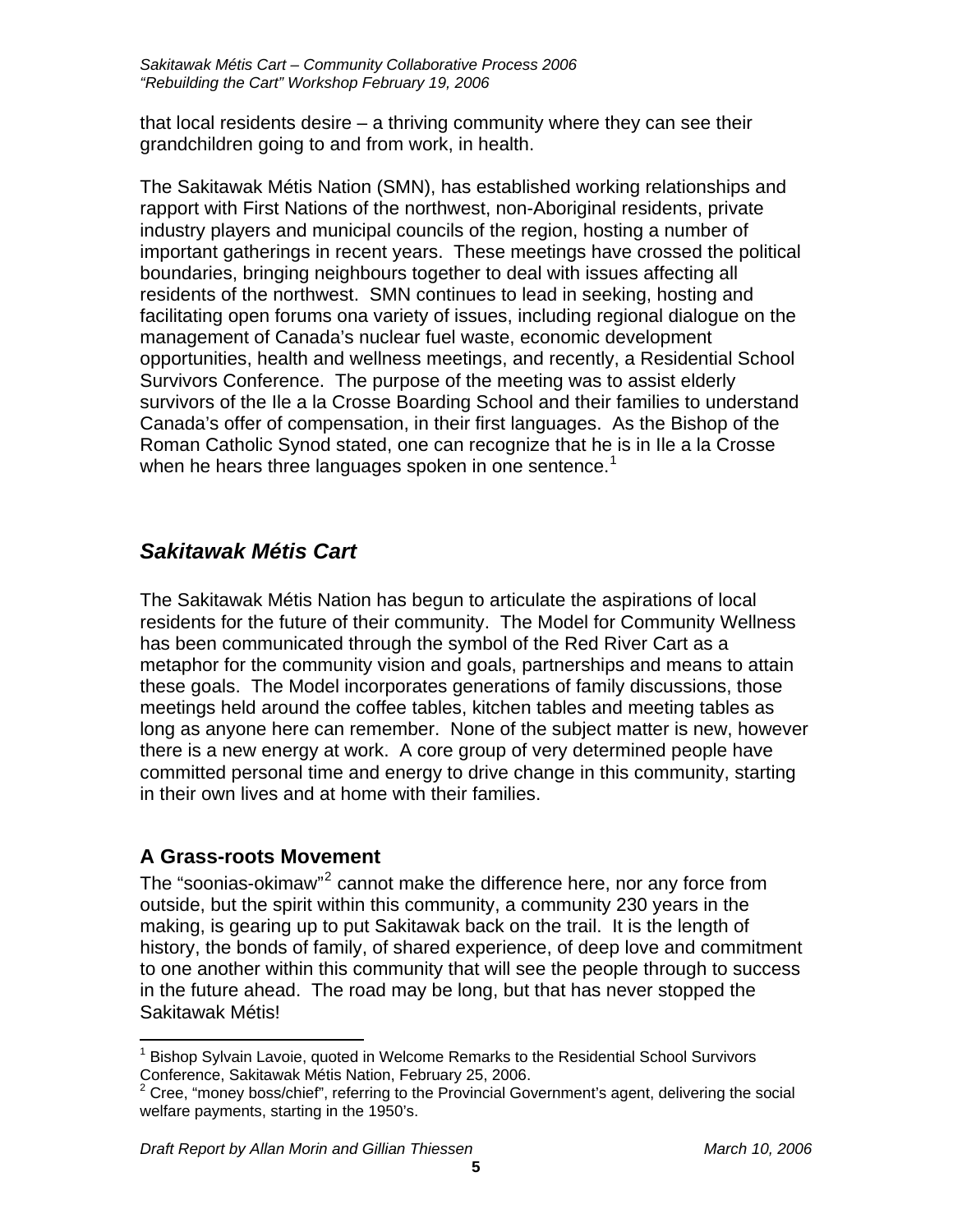<span id="page-5-0"></span>"Rebuilding the Cart" is a series of community collaborative workshops designed to engage community members in dialogue, to identify the pieces of community life (spokes) that are in need of attention, and to strategize together to put the wheels back on the Cart. (see Appendix A for a diagram of the Sakitawak Métis Cart)

## **3.0 Rebuilding the Cart, Community Workshop**

*Opening prayer given to ask a blessing on the meeting, respecting the order of things, that the discussions would be good. All comments recorded have been paraphrased without translation.*  President of Sakitawak Métis Nation, Don Favel, opened the Community Collaborative Process (CCP) workshop dealing with Economic and Industrial Development. Most of the time, the community is brought in "after-the fact" by developers. The community is not ready for this, so all we get are the menial jobs. Today there are many educated and trained people in our community, that choose to make their home here, and we need to be more involved in the economic development in the area, to ensure that our local workforce is involved. *(See Appendix B for a list of attendees to the workshop.)* 

## *Special Guest Remarks*

*Tony Hodge and Pat Patton attended the workshop on behalf of the Nuclear Waste Management Organization (NWMO).* 

Tony Hodge – The NWMO's purpose in being here today is historic. The NWMO is in a holding pattern, waiting for a decision from the Canadian government on the nuclear waste storage issue. In the mean time, we are seeking to learn how communities might go about the process of industrial development, what are the considerations? How are these things best handled? The Sakitawak Métis Nation has organized the Community Wellness Model, including dealing with economic development. It is good for us to be able to sit through this process with you, there is much we can learn from you as you work through the issues of development in your territories, as a community.

**Pat Patton** - We [NWMO] are seeking to learn from your experience as a northern community, so that as we learn about nuclear waste management, there will be a transfer of knowledge and experience, from north to south and viceversa. Our office is in Toronto, and planning is often done by people in the city office. It is important that we gain an ongoing understanding of how things are done in small communities like yours.

## *Ile a la Crosse Perspective*

Jeff Morin – Ile a la Crosse is 237 years old (*see aerial photograph of the community in Appendix E).* The Hudson's Bay Company has just announced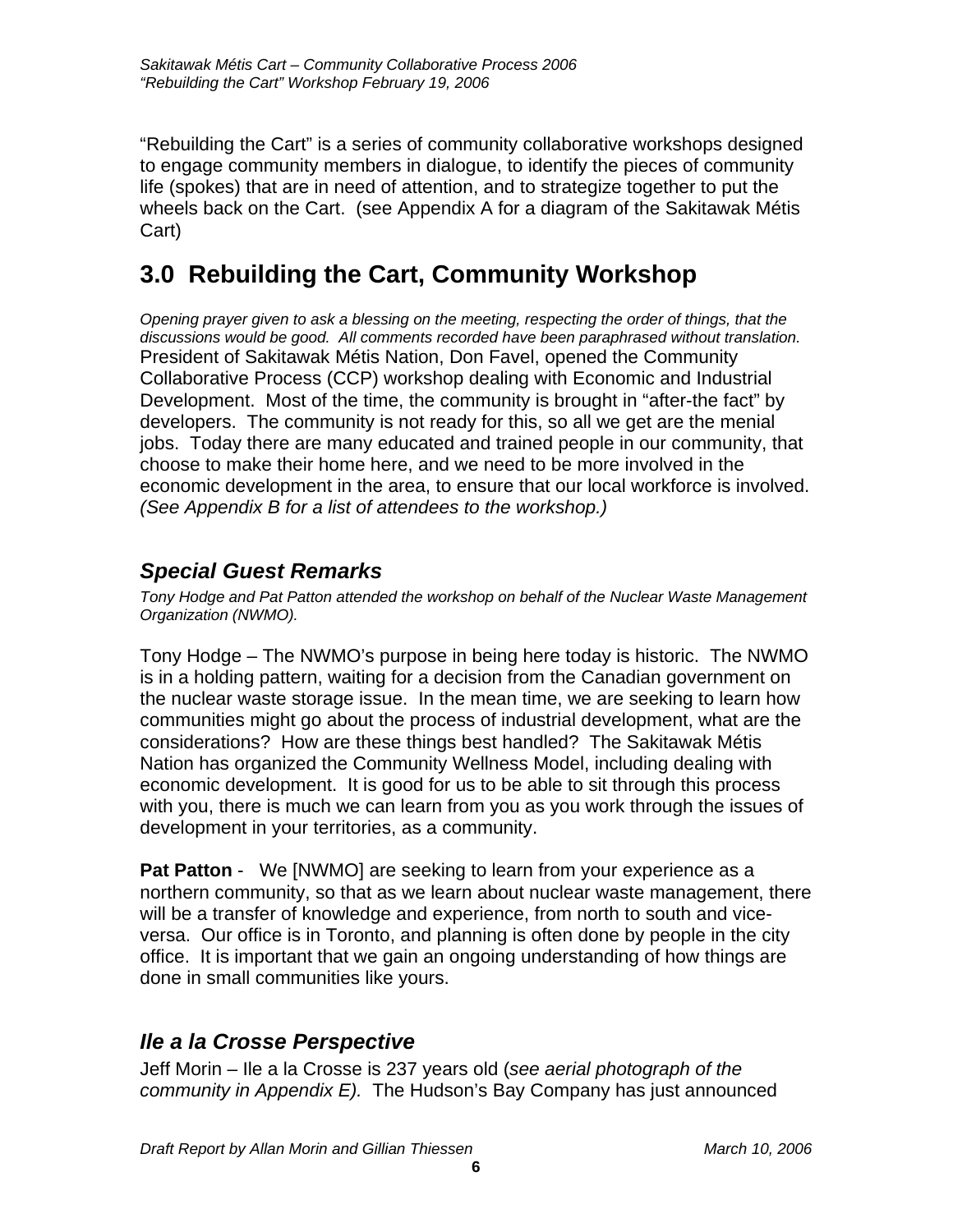<span id="page-6-0"></span>their Grand Opening this week in Ile a la Crosse – they have been open for 237 years, and they are just making it official now?

## *Questioning the NWMO*

Randy Belanger – So, the NWMO is in a holding pattern – I would like to know, what is in your proposal that the Government of Canada is now considering, and what is in that proposal about us (Ile a la Crosse/Sakitawak)?

Tony Hodge explained to the workshop participants about the NWMO study process and consultations with Canadians, which has included the Sakitawak Métis. The subject matter is new, and there has been nothing like this for Canadians to consider before, as the nuclear waste will remain dangerous for thousands of years in the future. The NWMO Final Study Report (a copy of which was presented to Randy Belanger during the discussion) proposed a solution called "Adaptive Phased Management". This recommendation allows a lengthy period of time for selection of the waste disposal site, including identifying "willing host communities". During the thirty or so year period to make the siting decision, the deep geologic disposal concept will be tested. The recommendation of Adaptive Phased Management allows for stored waste to be retrieved and potentially recycled in the future, according to the will of the Canadian public.

**Pat Patton** – We have a dilemma in the time frame of the nuclear waste life cycle – how can we, as Canadians, talk about vision so far in the future and be sure that we pass this information on to our children and grand-children? Surely, it will not be us around this table here that will be making some of the choices and decisions so far into the future. This is a very difficult public policy question that Canada has to deal with.

## *Sakitawak Métis Cart – Model for Community Wellness*

The Cart Model was presented on DVD multi-media with Don Favel narrating. *(For a diagram and description of the Cart Wheel, see Appendix A.)* 

In summary, the Wellness Model is used to help people visualize the issues and creative solutions, to move the community in a positive direction. The Model deals equally with economic development, social development and population/environmental health.

The spokes keep balance between the different issues that we need to address in the community – like economic development and jobs, with social readiness for those jobs. We have seen examples of what happens when we get our focus on just one issue, when everyone was concentrating on forestry, we had intensive clear-cutting and all we have left now is a snow fence along the highway.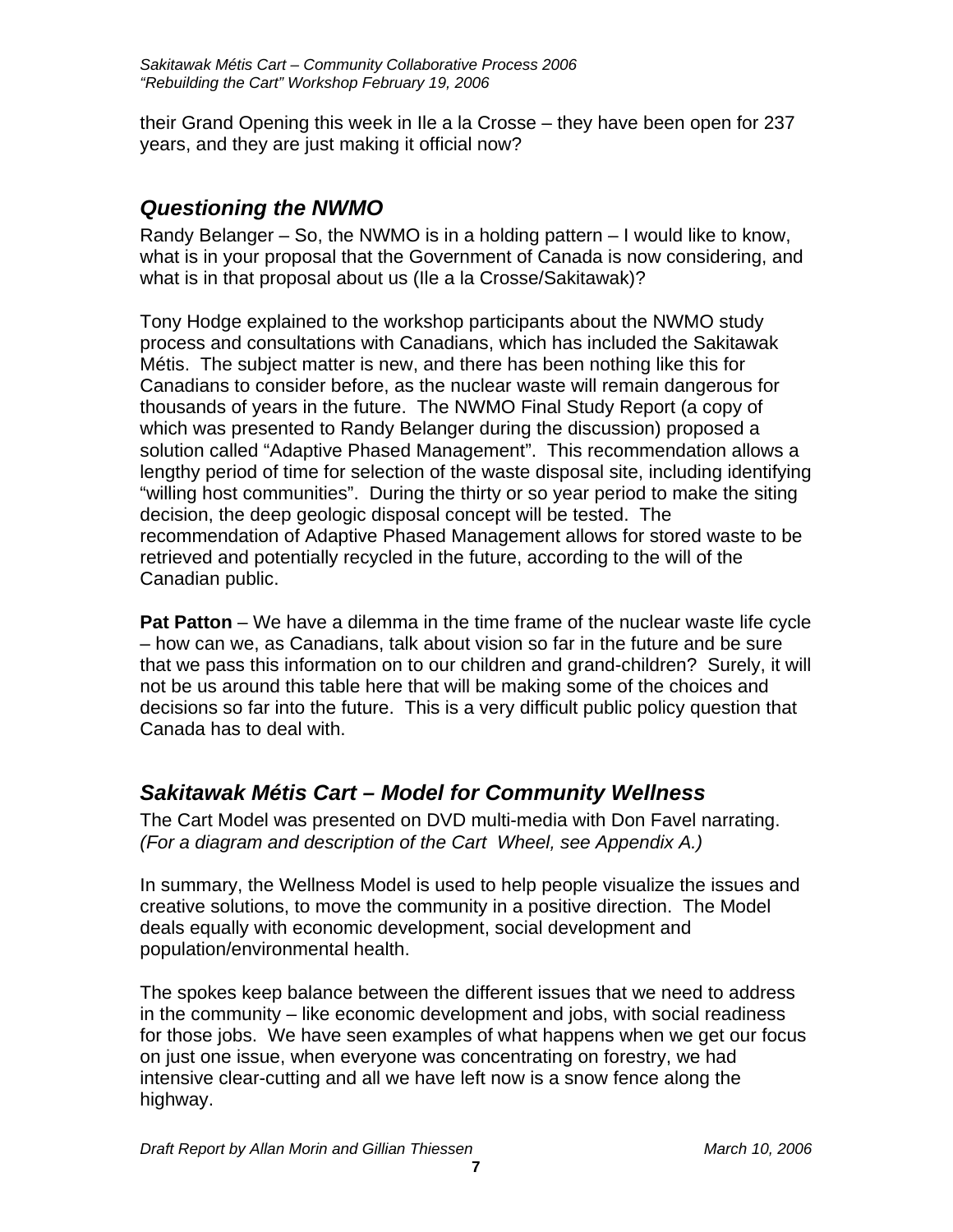The Hub in the Cart Model, represents the community "Centre of Excellence". This is a place where we can house geneology archives, land claims research, the residential school archives. This is a place for language, culture and art; a central gathering place, a place for anyone to come and learn. Local people tend to take many things for granted and do not realize the value of many of the resources that surround us. Our lake, our history, our Elders tea and bannock…We need to consider these things as valuable; have an interpretive centre, share stories and get the word out in the public about what we have right here in Sakitawak.

The rim of the cart wheel reminds us that we need the support from the outside to meet our community wellness goals. The rim represents the collaboration between community members/local service agencies, and the support of all levels of government, academic institutions and private industry. Knowledge is being shared through the Cart. It goes both ways, not only from the professors at the University to us, but from our people to the rest of the world.

The box of the Cart is for holding up our success stories and best practises. We will record our successes and keep track of our strengths. This will increase and fill the box of our Cart over time. From here, we hope to share what we have learned with other northern communities.

Hope is the force that keeps all of us coming to the table, and is what will get the Cart moving down the road. We need to pull together as a community and discuss things together. We have to be willing to deal with our health, our social conditions and our economic conditions. The Cart is just a symbol, just a model, but it has helped others understand what we are working to accomplish. Since we started using this concept as a communication tool, we have managed to stir up some interest in the governments and in the academic world – we have been invited to make presentations to the Defeat Diabetes Conference put on by the Health District and now, we have been invited to present our model to a national conference on March 2 and 3, 2006.

Many others before us had wonderful ideas, but no resources. We need a structured plan, a step by step plan to promote to government agencies, in order to attract the resources we need, to get this process going, including resources for a full time coordinator. So far, all we have been able to do is work at this in small bits here and there.

President Favel remarked that the Sakitawak Metis Nation will not be rushing through the consultation process, being sure to keep going back to the Model, "re-checking the spokes" until the community is ready to move forward with development. The Cart Model is inclusive in nature, it is designed to include all members of the community, but it does take time for everyone to engage. That is what the Community Collaborative Process is all about.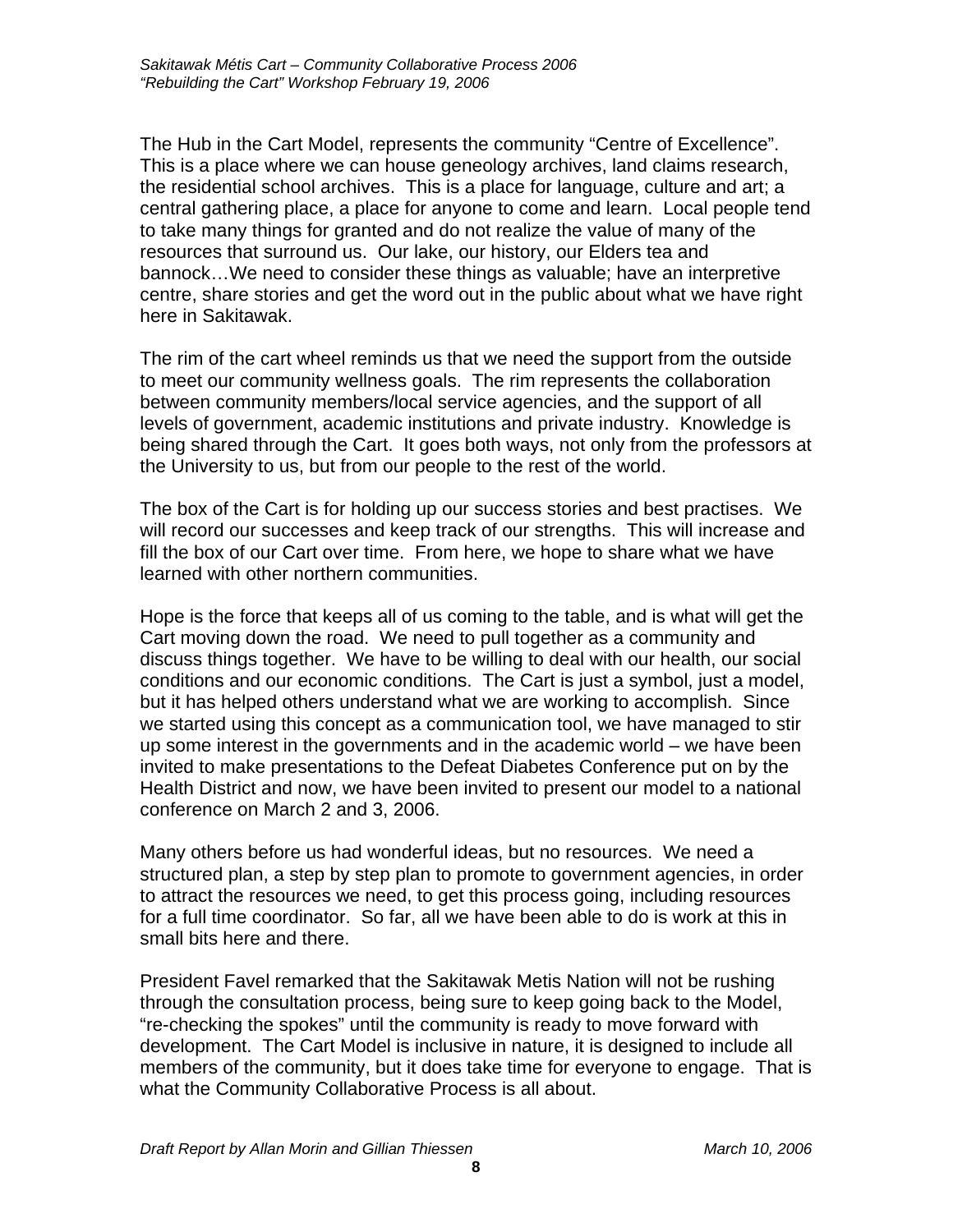## <span id="page-8-0"></span>*Everyone Should Be Here*

Initial responses around the table were positive, with a call for more community members to attend these meetings. A question was raised, "How can we include all the members of the community in the discussion process, for the Sakitawak Métis Cart?" It is clear that any efforts toward community wellness must include everyone in the community. Acknowledgement of the success stories in wellness is another positive sign that exciting things are happening in Ile a la Crosse. "There are many people in the community working at Wellness already; Liz Durocher and her dance troupe have brought back our dancing, this is also part of our wellness."

President Don Favel acknowledged the call for general membership attendance: "We need to start with a smaller group first, leaders of various agencies representing the community, as a start for the model, then we will go to the whole community with it."

## *We Need to Think Globally*

 "The Cart model is good, but we need to look at it from different angles. First, wellness has to start with individuals. There has to be a wheel just to represent self and getting all of your own spokes straight – each person's hub is about rediscovering our roots, our traditions, our connection to the Creator. The personal hub is our culture, knowing who we are as Métis people, but it also means "why" we are, it is about believing in yourself, being a family. When we get our personal wheel in order, we can go to the community level. It has been hard to get involved in the community because of so many different beliefs, different organizations each wanting to hold power and do things their way. We have not been working together. Beyond that, we should look outside our community and think about how we fit in this nation, even how we fit in the global community. "

## *Clear the Path*

"How do we do what needs to be done, to put the wheels together, to get the Cart on the path again? We need to talk together, really listen to each other, not always to get sick of each other's voice. We need to understand and believe in each other, get out of the little groups, the little factions that keep our community divided. We have to get together so that our children and grandchildren can benefit. We need to talk about what is really hurting us in our community it's the alcohol and the drugs that are killing us. We have to start asking each other questions - we don't have much time – we are in the  $5<sup>th</sup>$  generation of welfare – how do we get out of this?"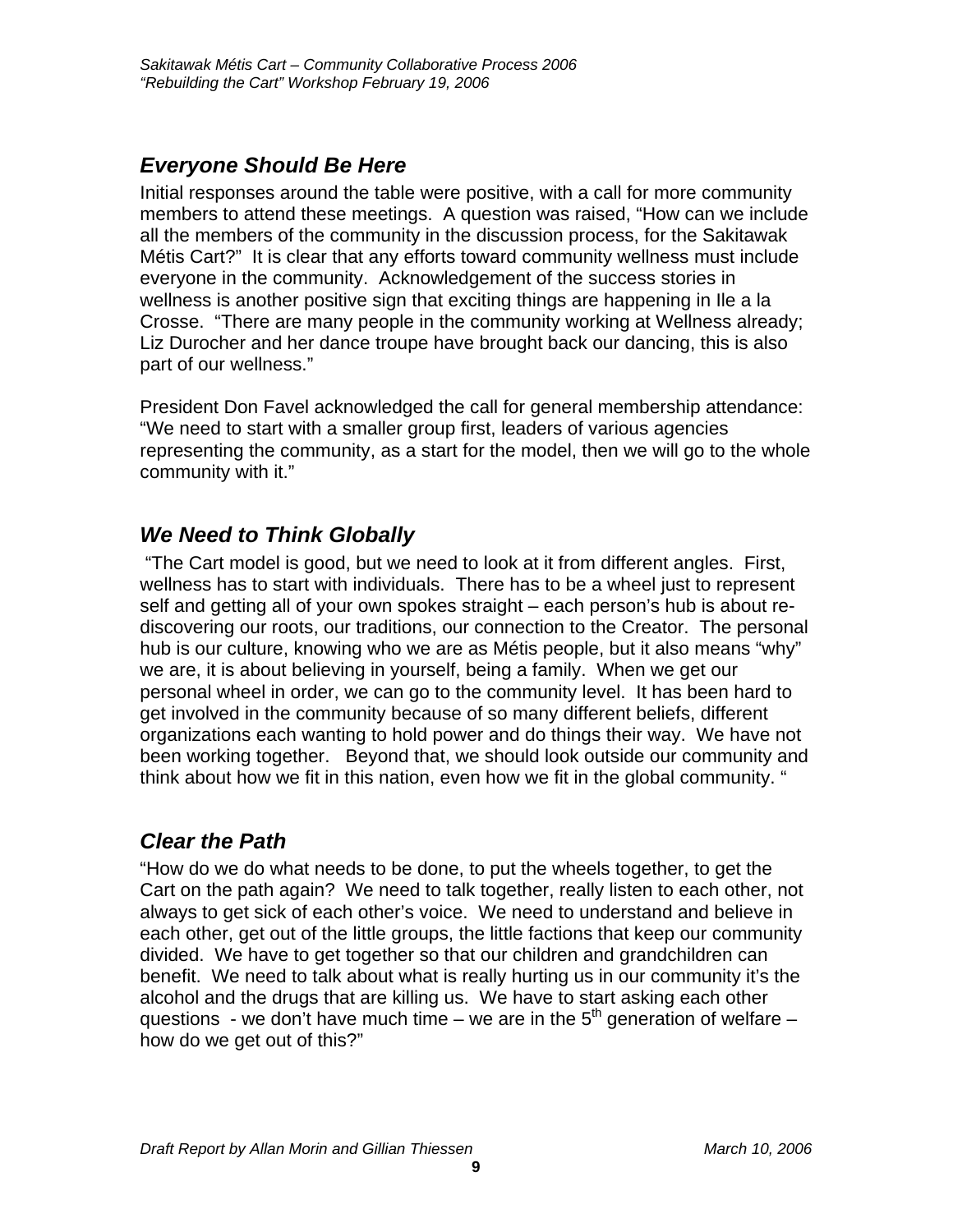## <span id="page-9-0"></span>**4.0 Five Questions**

*For the complete outline of workshop questions, please refer to Appendix D.* 

### *Question 1. Vision*

- A. What are your personal hopes and dreams for this community in the next five years? The next 20 to 50 years?
- B. What role does economic or industrial development play in the community achieving its long term goals to thrive, prosper and grow?

*The following comments have been recorded as attendees responded to Question 1. The responses are paraphrased, without translation.* 

**Randy Belanger** – "Money talks and bulls\*\*t walks".

If we do not have the money for programs, to buy businesses, to kick-start economic development, then none of the other stuff will work. Money will dictate whether or not this whole [wellness model] thing works. With the money comes social despair and also resources that we need – child care workers, and other professionals in our community.

I hope that we use our resources better – forestry, the moss [biomass]. We need to utilize the resources that we have at our disposal.

The Cart wheel is a good symbol  $-$  how the Métis came as far north here  $$ the reason we got here in the first place is that the spokes were all lined up. Honesty was there – it has to be one of the spokes. I do not usually say anything in a meeting, but [honesty] is the number one thing in an organization. Look at the government - always dishonest – this is what we have to look at – the drug and alcohol abuse is what I have been looking at for years, but I have never said anything. I want to get this out, but my thoughts are all muddled up in my head. We have to believe in ourselves, that we can do it [change the trends]. Honesty is #1.

**Vivaney Laliberte**: Anything that is organized or involved with money, there is always a little bit of crookedness in there. We have to pull together – get people to talk for us – fight drugs and alcohol – the young people are lost. The government that is on now is looking at that  $-$  drug dealers  $-$  try to get them out of business – they are taking our children's money and the children are going hungry. I want to listen to have an open mind, need to leave the next generation better off – before I leave here.

**Angus Gardiner** – My number one vision is education for the youth – teaching healthy living – tackle drugs and alcohol. I was there at one time too [in drugs and alcohol]. Its time I pass on what I have learned, starting with my family. I have to have respect for the young people, to talk to them, not in a hurting way, but to be honest with them. We have a history of hurting each other, of "backstabbing". We have to stop fighting with each other. Our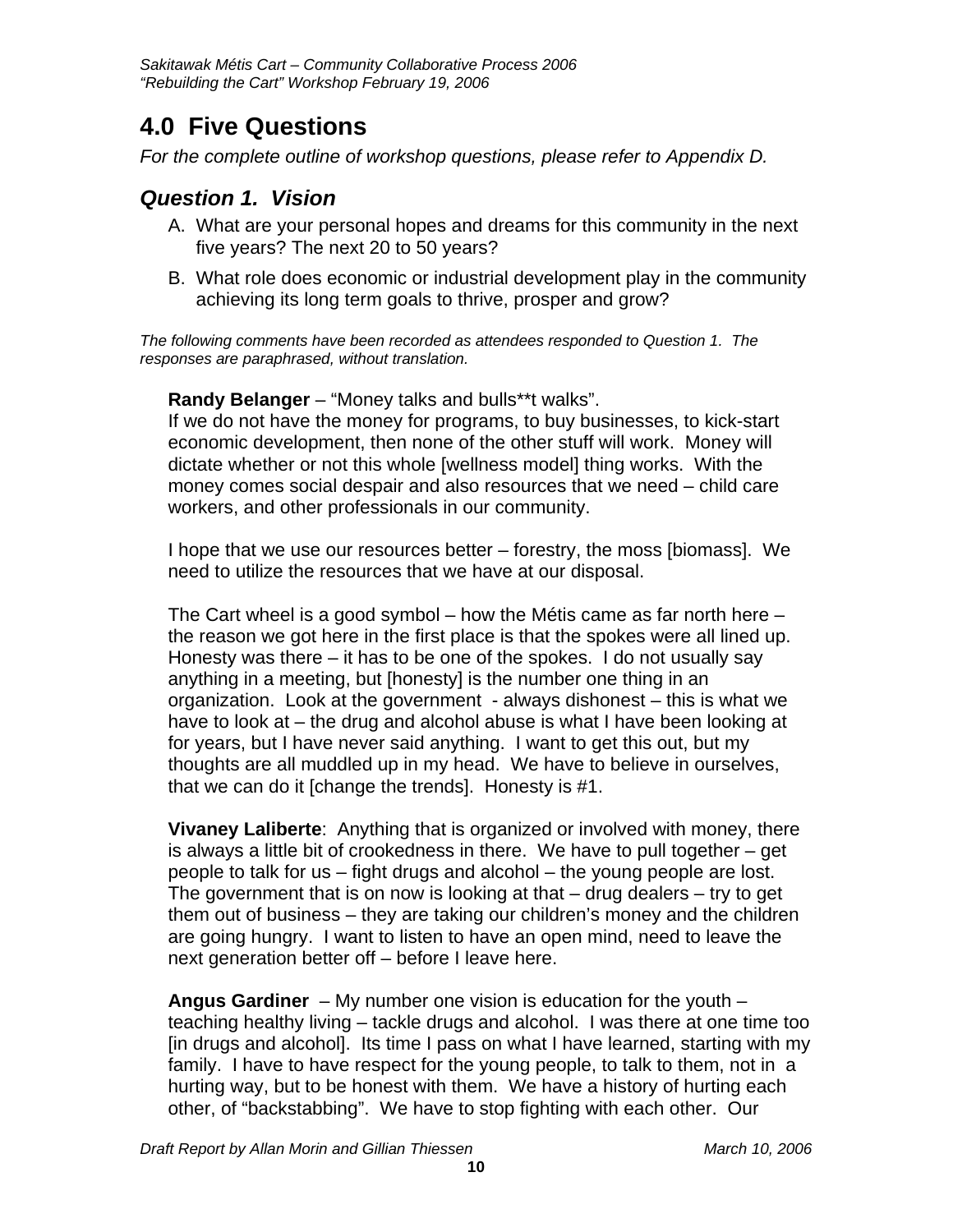community has been here a long time. We need to benefit from what we have accomplished; we can benefit from our lake – tourism – be able to make money taking people on the lake. In five or ten years there will be opportunities because of the new highway [Fort MacMurray highway]. As a commercial fisherman, the industry is dying down, and trapping is dying down. There have to be other opportunities for the people.,

**Philip Durocher** - My view is opposite of Randy's point – that money has to come first – I believe the opposite – I have been working in community development 20 years and I see that social development has to come first before economic development will work. This is my strong passion – I realize that we need economic development, but just throwing a pot of money at this community will create more of a problem right now. Alcohol and drugs are not the problem – they are a symptom of the problem. My vision is a healthy community, to see my grandkids coming home from work, here in Ile a la Crosse. I do not want to look only at government to employ our people. We need to make presentations to private industry. This presentation needs to be improved – we have three research projects on the table because of this concept – we need to present this to a national conference on March 2. We need to start building a hole [for nuclear waste], just in case something needs to go in there!! (laughing) We need to be aggressive and pro-active.

**George Favel** – My vision is to see progress move in to Ile a la Crosse and not have people trying to stop progress. I wish we could work together and stop fighting each other. If we really want Ile a la Crosse to grow for our children, we all have to get together to believe in what's going to happen. If we keep fighting each other, we will still be here at this table 10 years from now. We were talking about this ten years ago and we have not moved that much. We need to look at other communities to move ahead – we won't get there by ourselves. Money talks, we need to have resources – we have so much natural resources here but we get nothing out of it  $-$  it all goes south  $-$ Cameco supports all kinds of things in Saskatoon – this is where we need to get our money – can't just watch it go on by. I have not personally been very involved in community – I see that I need to get out and get involved – so that I can be a role model for my children and grand-children. I guess I need to believe in myself, to discover traditions in spirituality. I would like to see a lot more than just a hospital go up in Ile a la Crosse. We are all getting older, I would like to see a better place for the older people, with more activities to do besides BINGO. I would like to see a group go south regularly, like Beauval does. My long term vision is to see a new arena, bowling alley for the kids, to have something to do instead of wandering the streets. We need more training programs here, heavy equipment, carpentry, different kinds of training.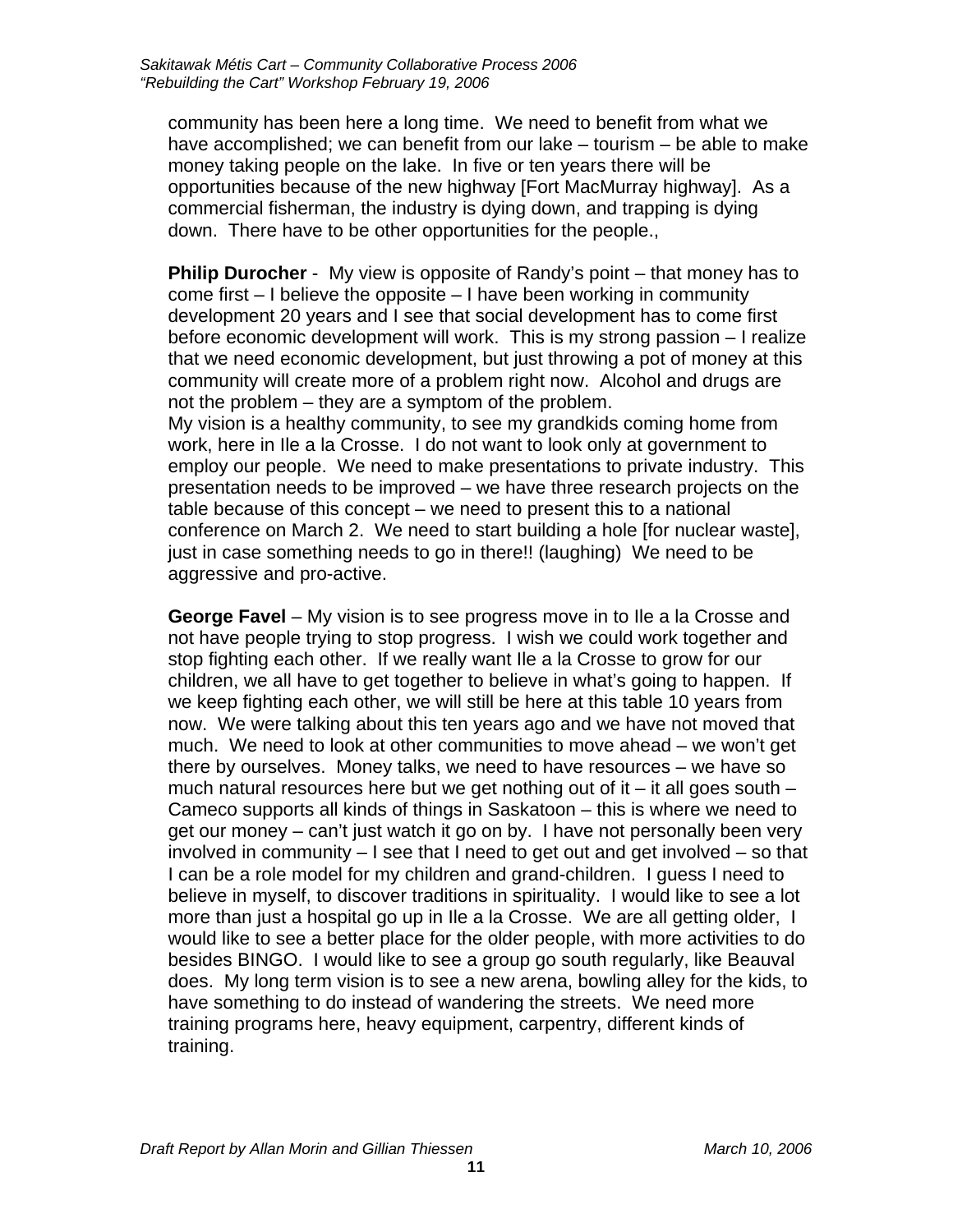**Yvonne Longworth** – You know, twenty five or thirty years ago, we had everything in place. We had control over our school, I don't know what happened from there. I just know that I failed as a parent due to my own habits. My children have suffered, we no longer own anything. We do not own our home, or our land. In the last 25 years we have seen a drastic change – everyone is unhealthy here now. This is my priority - we need to be healthy. Our resources are not ours, we have no opportunities for our children, nothing for our children that want to come home to Ile a la Crosse now. Our family ties were strong 25 years ago, we would have support for family breakdown. Today families are torn apart, everyone is too quick to call social services. We are losing our language – we need to give women back their personal power and strength – they are nurturers; the men need economic development, jobs. We need to own our own land and our own homes. As a lifetime community member, I could not get the good land – I live in a trailer on muskeg – white people get the nice lots – what is going on with that? Our water is not fit to drink – we have to buy our drinking water and the price is going up again. We need the "wheel", that's very important – its Métis. I will work hard to promote the health of our women – our men need their pride and jobs, to be able to support their families.

**Elmer Fogen** – I am new to the community, just here to listen and to support what you are trying to do.

**Leonard Raymond** – My vision? It feels good being amongst the people here – to be with mostly Métis – there is a lot of diversity in the way that we think. There is so much on the table today, and we are here to discuss the issues relevant to us. Summarizing comments made around the table – one believes in economic development first – one says that we need honesty – we have the HBC here 237 years and just having their grand opening tomorrow – how can we trust them? We don't trust anyone! A lot has come out here – my vision is exactly what is happening here today – consulting with local people, trying to develop as local members. Jeff [Morin] hit the mark – people have to learn to deal with themselves first, pursue wellness on a personal level. There is diversity and we can debate the issues, yet we can work together and come up with something that will work. Discussion is positive – we can't bang heads, we have to combine our efforts. There are so many factions in the community, and this does not help. My vision is to see people come together and participate in community development, not just to sit at home and talk about the problems, but to come to the table and help to work this out for the benefit of our children. Each of us has the wheel in our hands, we can steer it where we want it to go. We all know that our resources are being depleted and sent south and we do not benefit. We need better care for Elders, and this goes back to our traditions as family, to the roles and responsibilities of each member of the family. We have lost our roles and responsibilities. The Elders used to teach the youngsters, and the adults were the providers. Our society has technology now. We used to be more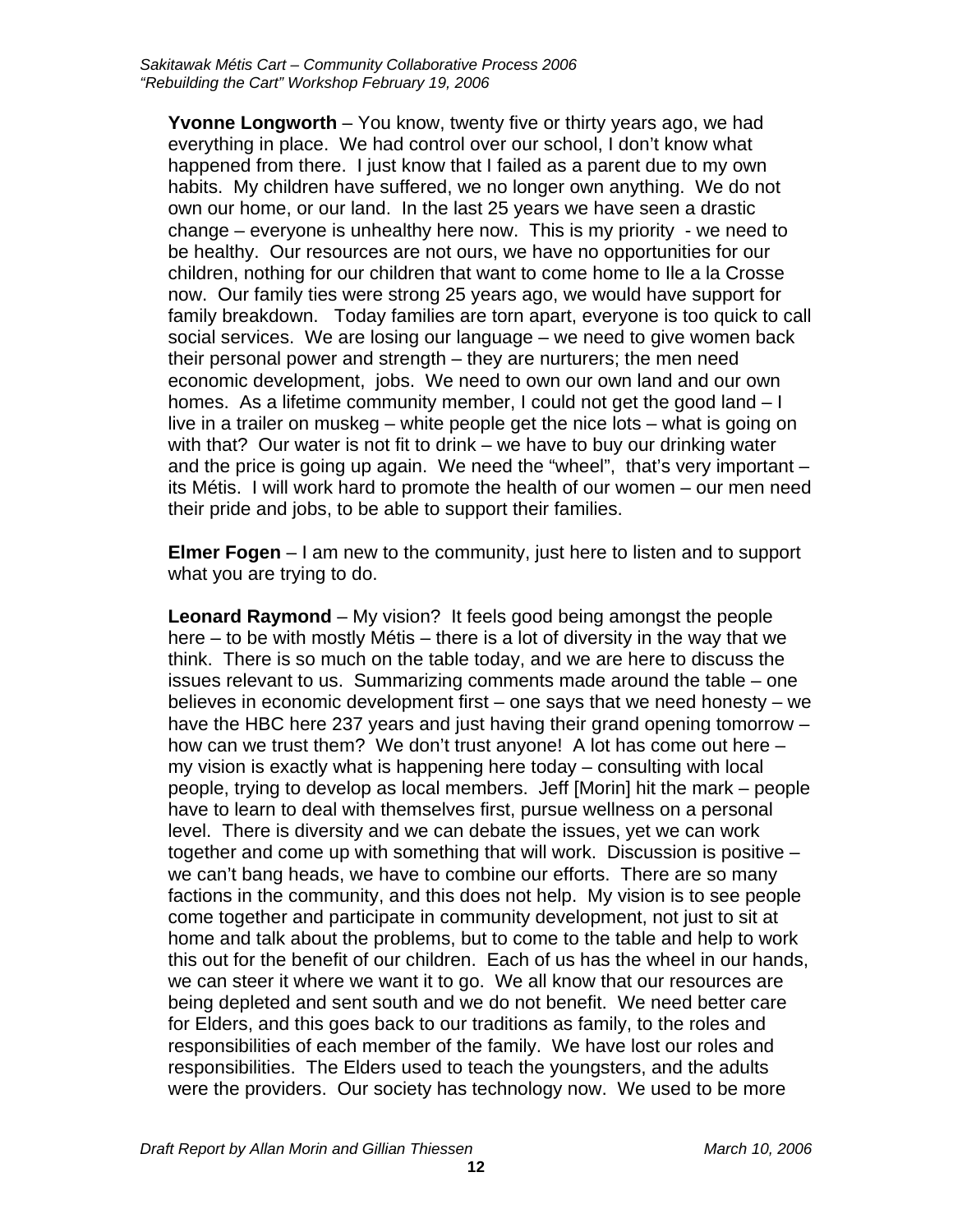resource based, but now its technology. Our strengths from the past can still help us to be stronger today. How do we give the people hope? The Land is a key issue. Why are we providing a land base for outsiders and not for people in the community? We had a training farm, to get Métis out of the bush. Everything was sold off at one point, and the land was supposed to be for the community at a reasonable price. As it turned out, its not available to local people at all, but is being sold off to non-residents. My vision is for education that is geared to fit future development; facilities that will be utilized by the whole community; close knit community; drug free community – that we can all come and sit at the table and let our opinions be known – be openminded, strategize to benefit the whole – strategize to develop as one, not as different factions.

**Jeff Morin** – About thirty or forty years ago, the "money man", "sooniasokimaw", appeared on our lake. At that time, everyone lived around the lake, there was no [townsite] here. Everyone came in for church on weekends, we all managed to survive – it was good then. When the money man (social welfare money came), the people started getting vouchers for \$10 to 15. That was a lot of money at the time – the rumor went around and everyone went and got their money. Now, we are four generations on welfare – we have lost our culture. Taking welfare is where it all started, (the loss of our culture and self-sufficiency).

There is lots of work, lots of exploration going on in the north, but you need a certificate to get a job, a ten day certificate. The government just buys votes from the people in the north. I drive a taxi, so I know. Government gives the people money to vote for them, trips to the city paid by government, give the people their housing, their food – the people are hooked and can't let go. We are sitting around the table, I have been to lots of round tables, lots of wellness programs, lots of healing programs, I am still here, and nothing has changed.

**Simone Laliberte** – Sakitawak Métis Nation Youth Worker and representative of the Ile a la Crosse Junior Council. We need to do more for the youth in this place. I just moved home and I had a hard time finding a job. Its true what you have said, the whole community needs to be more openminded. If you want to get a job, it is all about "who you know". I agree with what everyone else has said – and we need to fix our highways, I would like to see that changed! (Laughing out loud!)

**Liz Durocher** – We have heard a lot of different speakers here. I am glad people have been able to express themselves here today. We need wellness for our families. Wellness begins at home with our children, parents, extended families. Sometimes we don't even know how to talk to our parents. A lot of Elders don't know how to communicate with their adult children and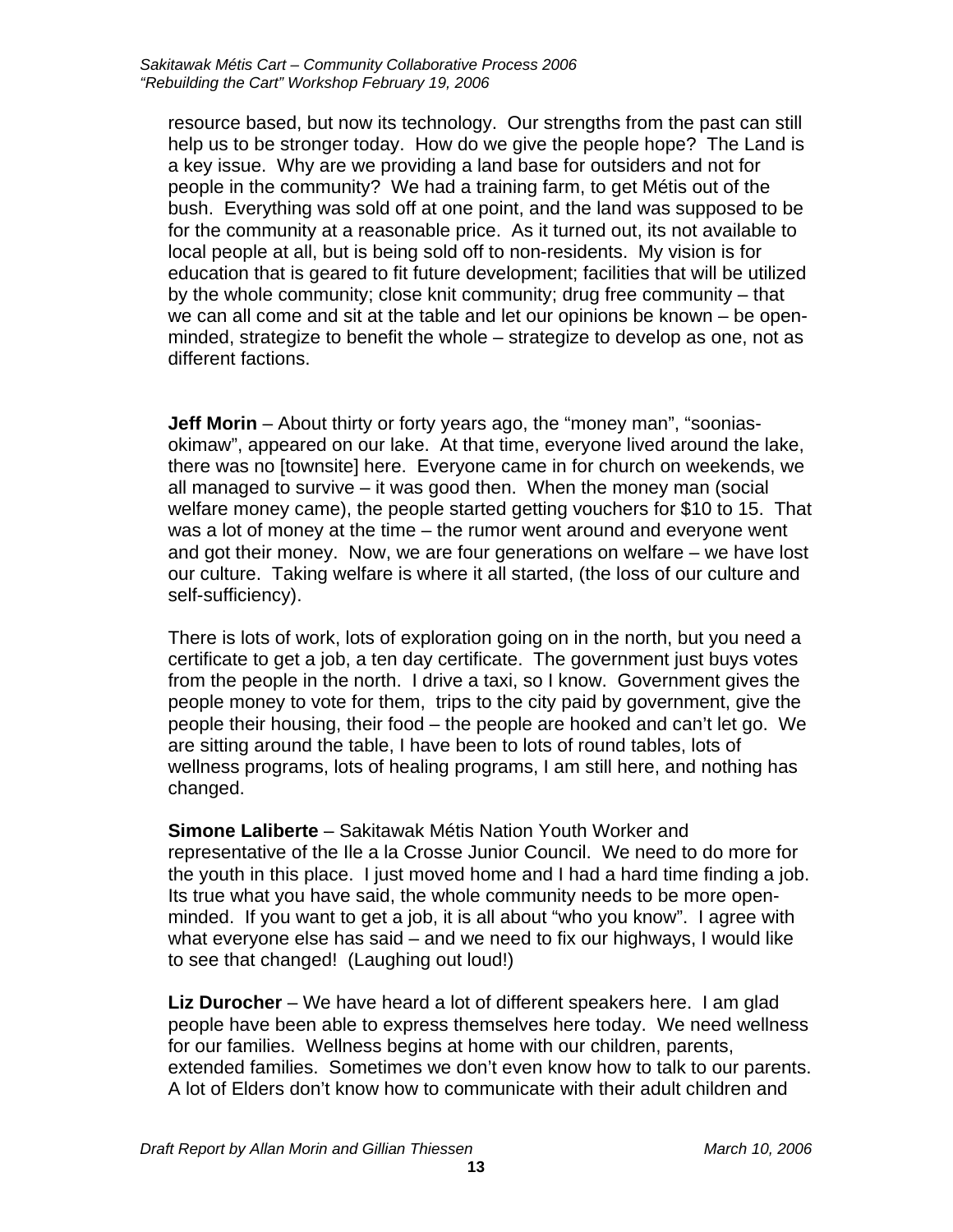grandchildren, we have lost that. The (wellness) workshops I have attended have given me tools, to take back home and to use at home. If we don't have the wellness at home, how can we be effective out in the community? How can we discuss things around the table here if we can't talk at home? The kids are wandering around town late at night, alcohol and drugs (everywhere), there are no adults at home – we need parenting support. We have to take the wellness model home to the family and then bring it to community. We have to learn how to handle things that happen and just keep moving. We can't keep going back to the past – are we moving our children forward? I see families are stuck. There is so much breakdown, communication breakdown. We used to help each other. If we don't start communicating with our families – hurts just go on. Education has to begin in the home. This family break down expresses itself through abuse of drugs, violence, suicidal tendencies. As for the Cart Model, we need to include communication in the hub – we need to understand this or it will just keep going. Things are really bad right now in our community – I have never seen it so bad – 80-90% are really hurting. We keep getting stuck. Our issues get us stuck because we don't know how to talk about these things.

**Don Favel** – Yes, all of these things are happening, and we need to acknowledge them, but we have to turn the page, and say that there are some very positive things happening here also. We could talk about our dysfunctions all day – but let's look at the positive things, there are resources right here, that are not being utilized. Development is not the answer to everything, but there are some answers there. We adults are the "television" that our kids are watching – some say that since cable tv has come into the community, we have lost a lot – but how we handle ourselves and how our kids see us is also important. Our kids have lost respect for us – there is uncertainty of getting too close because we don't walk our talk. We cannot talk about alcohol. It took a wave of a hand to create alcohol, we can fight it until we are blue in the face, we can fight it, but when we die, it will still be here. We need another game plan. We need to have something better to offer, to attract people. We have been talking about planning a community event – we can get together to create interest, to find out what people in the community would like to see, then do it!

We get stuck always looking at the negatives in our community. When you look around this room, we were all stuck there too at one time, in addictions. But look where we are today – we have moved, we have advanced. It took us this long – hopefully it won't take my kids 32 years to realize that [alcohol] is no good for them. I lost one child to suicide because of alcohol, but that's life, it happens. We have to move on. We want to see our grandchildren come home from work because I don't want to have to hide from them when I get my pension cheque!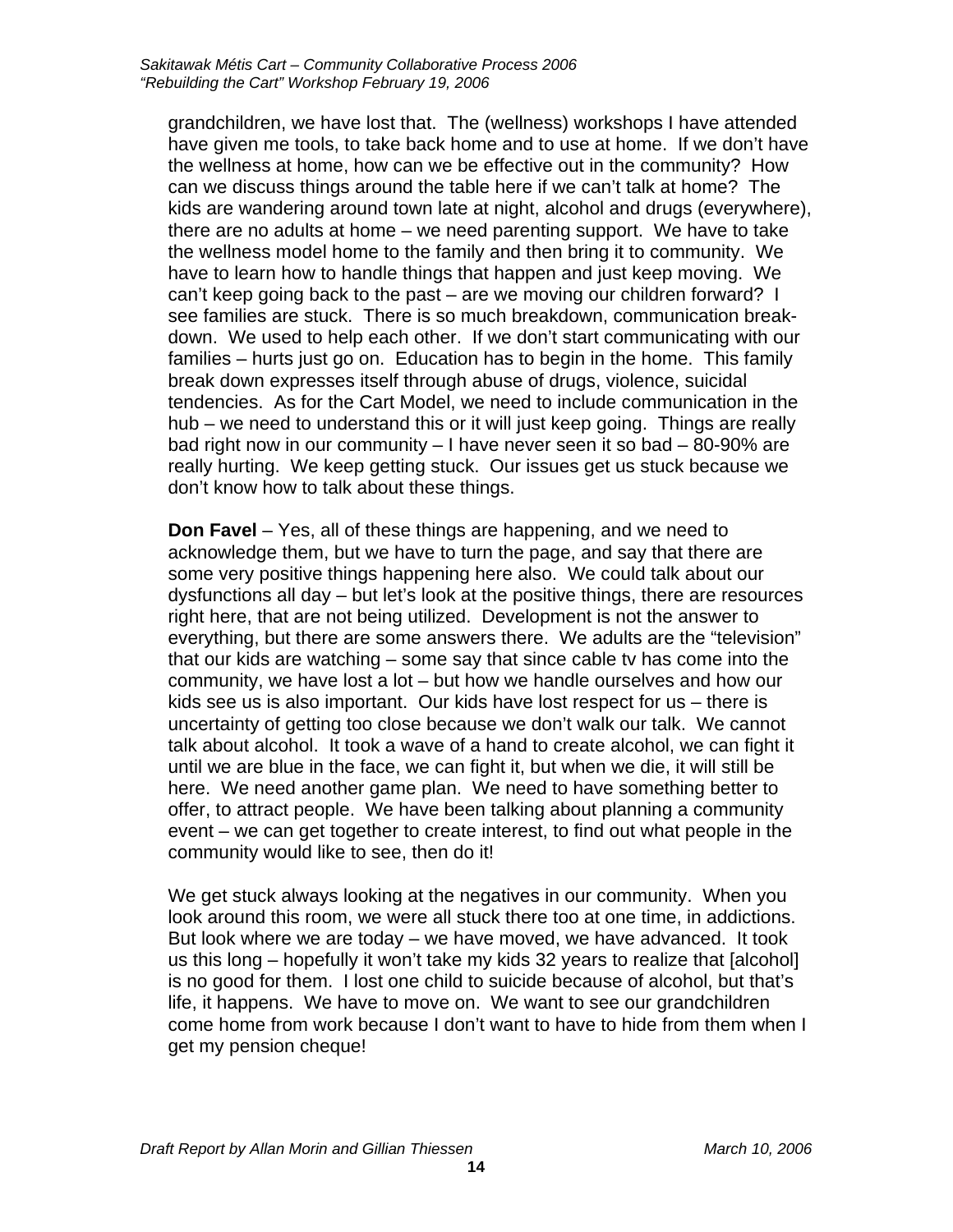We talk about having more than just a Level 4 care facility in the hospital – instead of building just a hospital , why don't we build an Elders village where the people can keep a small garden, set snares, set a net - keep moving around. It's a good idea – probably cheaper than what we are doing now, but government won't go for it, because it would mean that we would be less dependent.

#### [Lunch Break]

*(Discussion prior to lunch had touched on many of the questions at once, so the Chairman decided to skip to Question 4, for specifics on Economic Development.)*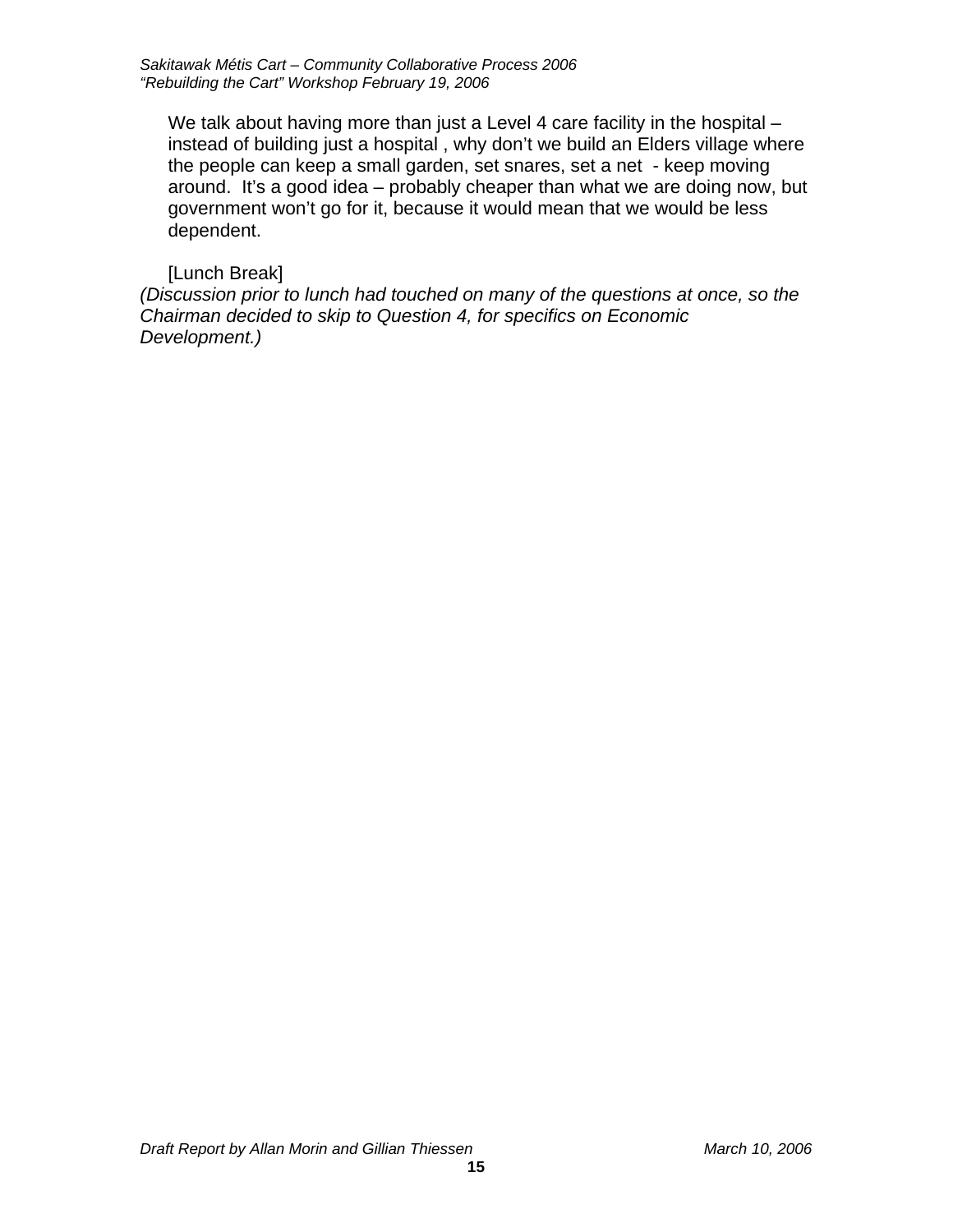## <span id="page-15-0"></span>*Question 4. Expectations*

Considering any potential new industrial/economic development in the Sakitawak traditional lands, **what would your expectations be**:

#### **A. Of the corporation or managing entity?**

- 1. Related to employment of local people?
- 2. Related to training and education?
- 3. Related to career advancement of the local people?
- 4. Related to training and education of local people?
- 5. For contribution to the community/community involvement:
- 6. Respect of the land and environment
- 7. Respect of the local people, customs, practices
- 8. Other?

#### **B. For the community:**

- 1. Related to co-management or monitoring of the industrial activity
- 2. Related to partnership or ownership of the assets of production
- 3. Related to benefit sharing
- 4. Related to sharing of liability/responsibility
- 5. Other?

**Allan Morin** - As I am involved in the Mining Association of Canada, I see examples of many things happening in Aboriginal communities. The industries offer the construction jobs, but after construction, there is nothing available for local people. This is where we need to go with corporations about our aspirations for long term employment - to have the technical, professional, management jobs. Our people can do the technical jobs, our young people are able to do this! Corporations need to understand that they don't have to bring people in from south or China to do the technical work , the corporations need to see us as having the human resource base. We need to get this message to the corporations.

**Jeff Morin** (to the NWMO guests) What do you want to hear? We are repeating ourselves – what is it that you most want to hear?

**Tony Hodge** – Even though all of these things may have been said before, they may not have been said to NWMO. We need to hear all of this that is being discussed around the table today, to take back a very clear message so that the people in NWMO can understand what is going on in northern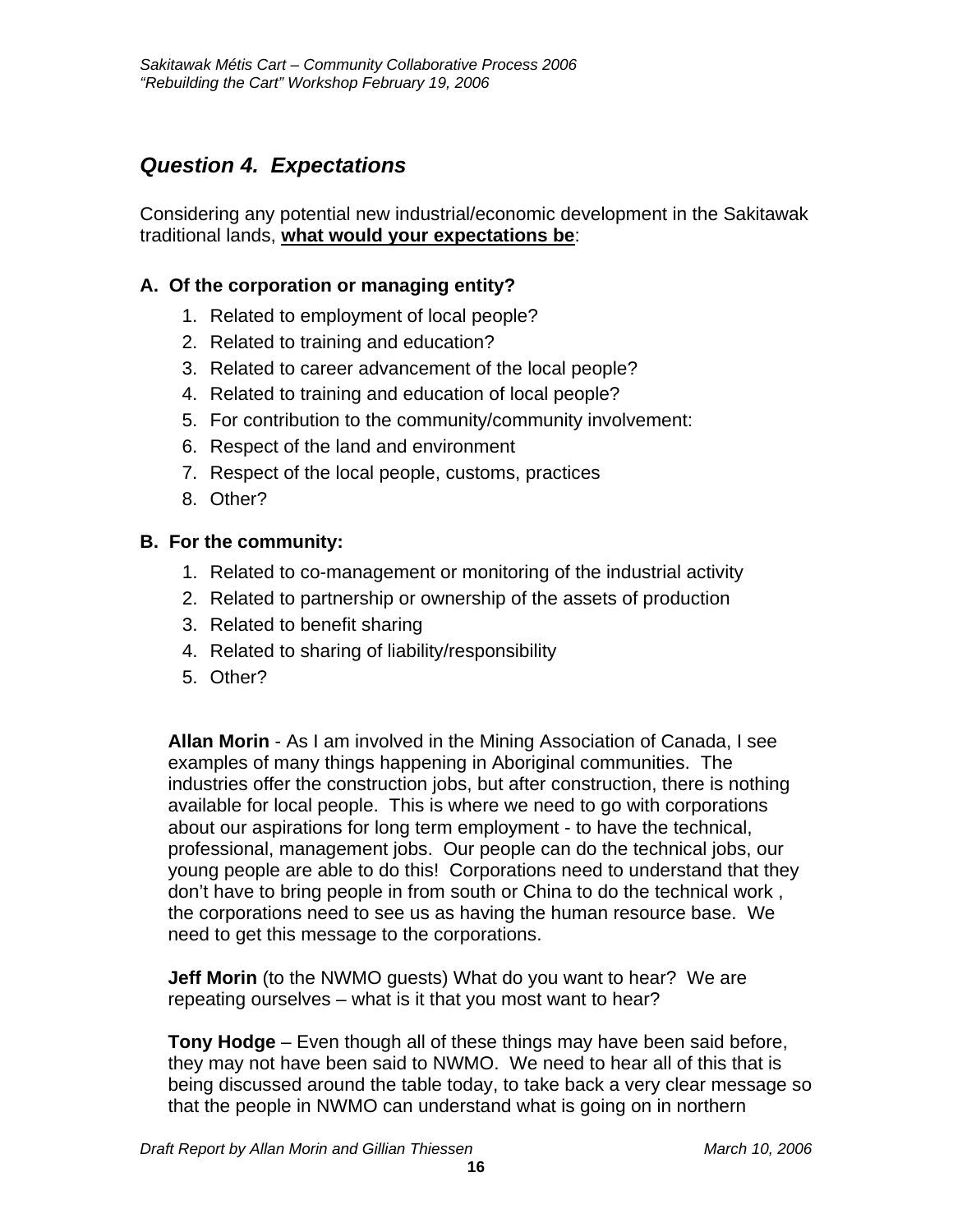communities – the issues, the vision, the plans that you may have would not likely be too far different from many other small communities in the north. This is what we need to understand.

Allan spoke of mining. I want to be clear that mining is very different than what NWMO is dealing with in terms of time frame. We are talking about a very long time frame, many, many generations of management [for a nuclear waste management facility]. Something like this offers an exceptional opportunity for any community in terms of cooperation with NWMO, for education, community involvement. Keep in mind too – this has never been done before.

**Randy Belanger** – As for my expectations for corporations, my experience with forestry gives me some ideas. I would want to see any corporate entity operating in our territories/environment involved in an immersion program, where managers come in and live with us and learn about us first, before they walk in with an economic development opportunity.

Management needs to have an internship program in place, so we have top level managers, middle managers and line managers from the community – the corporation needs to demonstrate a commitment to placing our people in higher level positions.

We need a worthwhile consultation process with companies, from the earliest stages of planning and development. As Don said before, we, for the most part, always walk in after the fact. With NWMO, we are well before the fact. We need to be involved in the initial stages of any economic development planning for our area here. The companies need to understand what the community is about – what we are dealing with.

We need to make use of the existing groups - the trappers, the resource comanagement boards [Sakitawak Co-Management Board set up by Mistik Management, providing community input into the Forest Management Agreement, has basically been a rubber-stamp process]. We are experiencing backlash from the community right now, because as a Comanagement board, we have not engaged in community consultation. We need the money/resources to gain training, to get into joint ventures – before any group walks in the door, they should provide the money for consultation, training, etc at the fore – not after the fact. For example. The mining companies have Surface Lease Agreements, and these spell out some of the responsibilities to communities.

The Forestry industry is currently being audited, and the forest management agreements are being renewed for another 20 years.

**Jeff Morin** – Mistik Management [Aboriginal owned Forestry company which holds the Forest Management Agreement in the Sakitawak territories] has made the decision to get rid of all the line skidders (small operators) in favour of mechanical harvestors. How can we as a community deal with this? We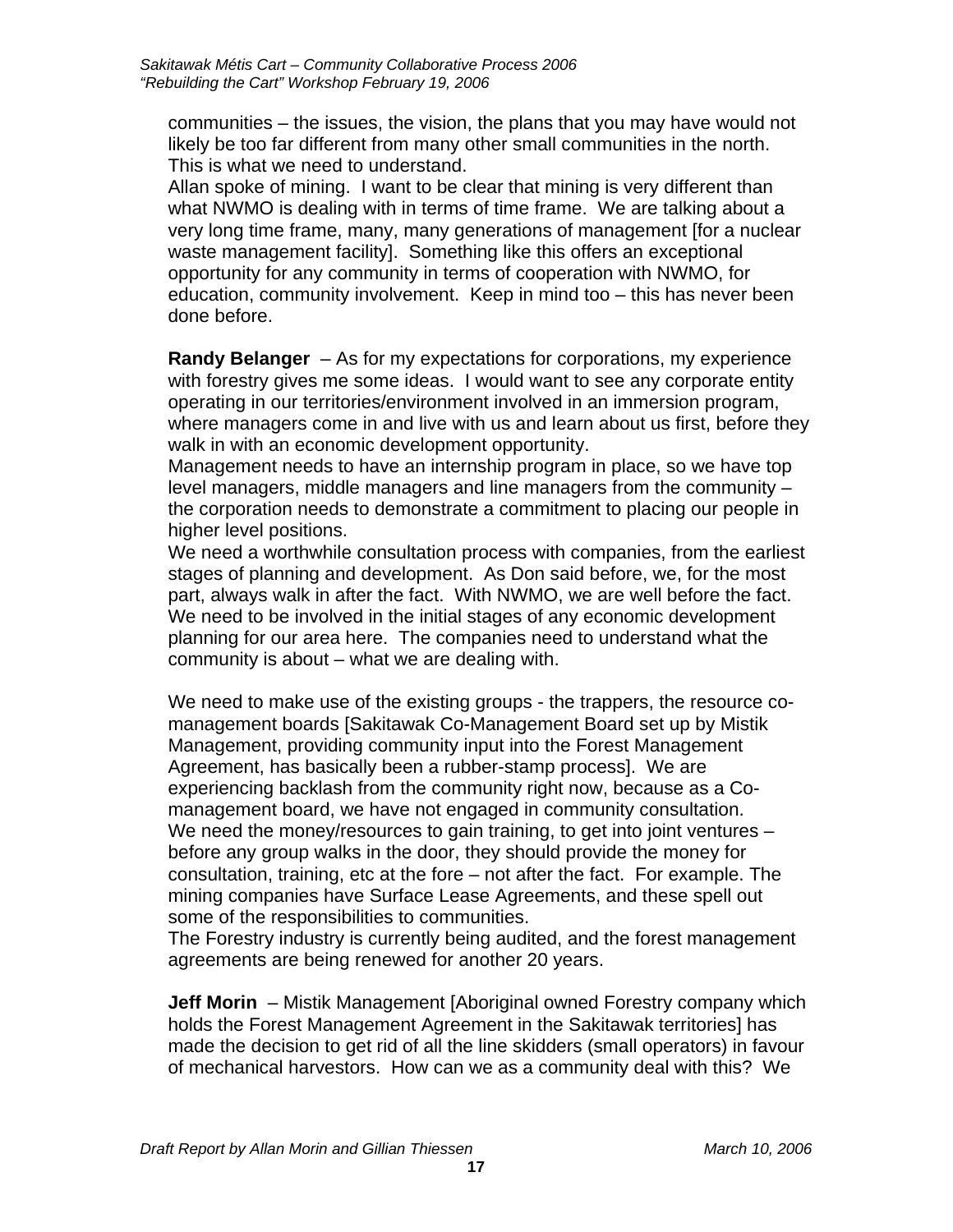have to protect the small operators around here – is our co-management board doing that?

**Don Favel** – (calling for order) Its true, we need to have the money to get into the partnerships with business, but we also have to live by the rules that are set out there, like labour standards, Workers Compensation Board. We have to live by it, so a lot of our own people get swallowed up along the way. We can't afford to keep up with the equipment that is required. Jeff brings up a good point – yes, there are business opportunities – but in order to maintain those opportunities, you have to maintain top of the line and you have to run 24 hours to make it. Look at the price of fuel now, some operators are paying \$6,000 per month for fuel – what do we do?

**Vivaney Laliberte** – My expectations for the north generally is for training the young people for the higher paying jobs. The corporations make us work with a shovel in the mud, then lay us off when the bull work is done. I don't think its right. New careers are coming up these days with computers, and there are graduates walking around here doing nothing. If we could get into these computer jobs, the young people could work from home and not go down south to work. Kids that go south sometimes don't make it because they get lonely, or run out of money. I would expect the companies to respect the culture – to respect that trapping is in our blood – the young people have to go to a different kind of work. Maybe they can start in tourism – I think it will be coming here pretty quick.

**Philip Durocher** – I agree with everybody. We don't need another government run institution in our backyard. We need educational institutions – any corporation that would come here should be obligated to involve the people, to pay for their tuition, books, be committed to employing them for long term and in upper level jobs. Our land claim will take as long as the NWMO process – and 30-40 million dollars to win. Its another one of my passions, to see the land claim settled. We need something practical here, where jobs follow the training.

**Tony Hodge** – I understand that there is a reaching for a university education, yet you acknowledge that many university graduates are unemployed. It seems to me that there is a lack of skilled tradespeople in the country, yet these are technical jobs and high paying! And in demand! There is a huge gap in trades.

**Pat Patton** – If the [NWMO] decision is not made for up to 30 years as to where the waste management facility goes, we will need to plan for the training to be done in the right place and at the right time? Some time ago, I tuned in to a University course on satellite and talked to the professor by phone. This was even before computers. What do we [as potential industry developers] need to think about that would help the north – infrastructure is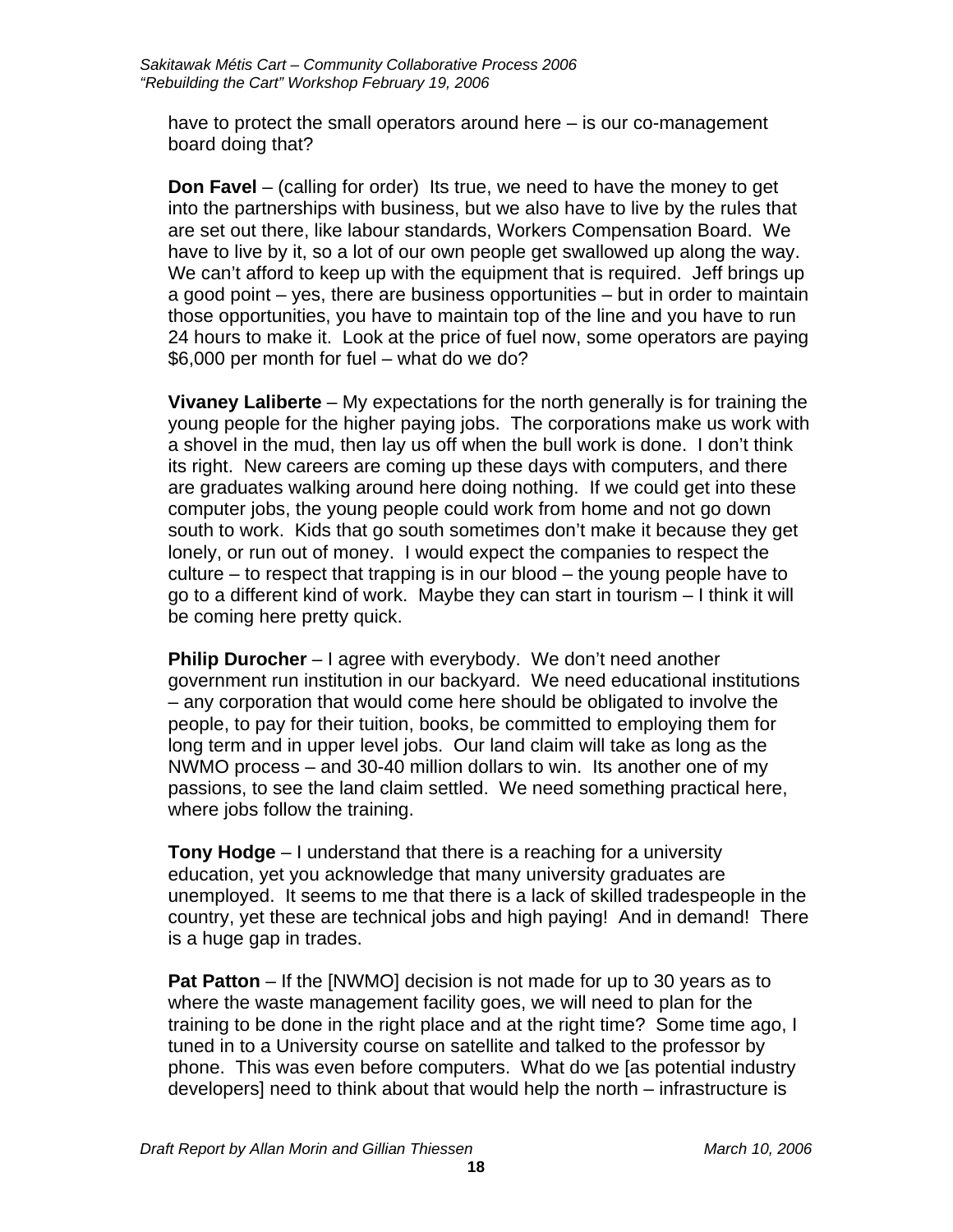lacking in cellular service, for example. What does your community need to work on, to be sure that this place is ready for industry to come?

**Jeff Morin** – The expectations of any company are in conflict with the local workforce. For example, I read an ad for a job working in the garbage dump, but they insist on the candidate having a grade 12 education. That leaves many people out of the loop, and I know full well that I don't need Grade 12 to do this job.

**Don Favel** – I get my son out of bed to get him to go to school. He did not want to go. I told him our town is only big enough for one garbage man, and if he wants to stand in line for that job, he will be waiting a long time.

We had a joint venture with Precision Welding in PA for training a few years back, all the politicians got their pictures in the paper – when the big contracts came up – the jobs went to Alberta!

We wanted to work with the construction of the hospital here – we were told to wait in line. We asked to get involved in training nurses in Ile a la Crosse and our own people shut us down. Once the hospital opens, we will not be trained and they will have to get outsiders in, then they will get unionized, and we will never get in.

We need to identify all the disconnects between the walk and the talk of the politicians. There is no lack of trying to get things happening on our part [Sakitawak Métis Nation], but there even more obstacles out there. We have to keep going.

**Allan Morin** – If the NWMO needs 5000 workers and the waste storage site is located in Ontario – can NWMO joint venture with us to train people for the 30 year expectation, to have some opportunity to work in the field of Nuclear Waste, wherever that may be... I know you will require a large workforce – can we train our people to fill those jobs wherever they are?

**Tony Hodge** – The union issue was mentioned – we would be involved with the Nuclear Workers Union. We are having a round table on training in the next few months – we will ensure that someone from this group attends that meeting.

**Randy Belanger** – What if Northern Saskatchewan people got together and said to the nuclear industry, "Let's get a state of the art training centre here in the north [Saskatchewan]" Could something like that work?

**Tony Hodge** – I don't want to dampen the spirits, but the reality is that 95% of the waste is in Ontario, and responsibility for that waste rests with Ontario [Hydro]. It is reasonable to expect that they would prefer to focus their investment in training in Ontario. I can't emphasize this enough – put on your long term thinking hats – there are 22 reactors in the East right now, but what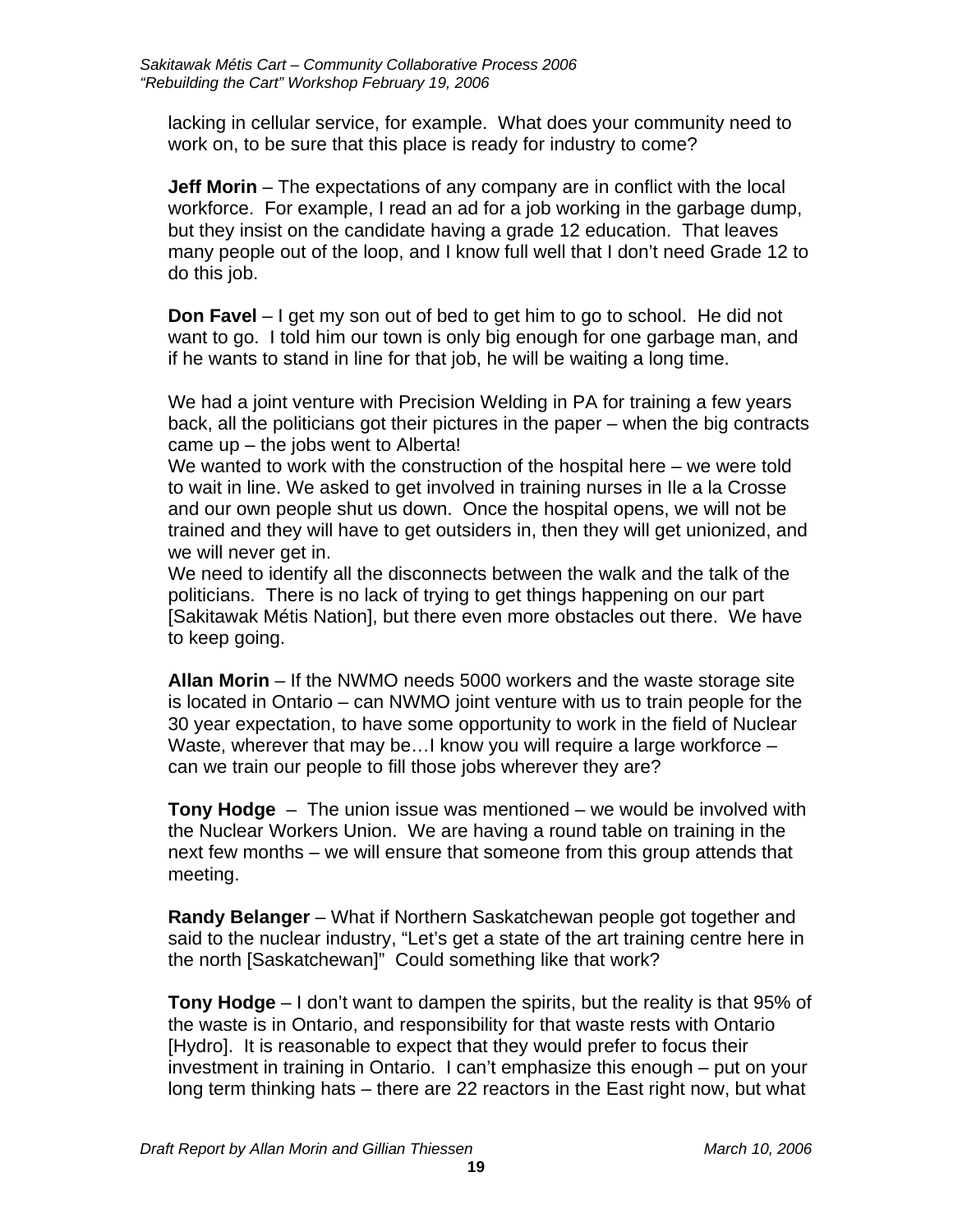will we have twenty years from now? The current situation is barely a starting point – we have to be able to project where things are going to go.

**Yvonne Longworth** - What about all the resources the government is taking out of the north? Isn't there to be some payback, some opportunity for us?

**Tony Hodge** – I guess you need to understand that Cameco owns Bruce Power – the operator of a major nuclear facility in Ontario.

**Pat Patton** - Could people here be trained for working in some other location? Fairness is a major objective of the NWMO recommendation – fairness to this and future generations. We have to think about this – you have asked how will the people be trained – they could come from almost anywhere? Is it possible that people could work in Ontario and live in Ile a la Crosse and commute?

For example, if there was a training grid of some sort so that communities like Ile a la Crosse could plan in advance to take advantage of [employment opportunities in the construction and operation of a nuclear waste management facility]. In terms of "fairness" as related to training and employment across Canada [for NWMO], what would fairness look like to you? Given the entire nuclear fuel cycle from uranium mining in northern Saskatchewan, to processing and power generation in Ontario and eastern Canada, to nuclear waste storage - in terms of all the activities in the life cycle of nuclear power, how should those benefits distributed?

**Don Favel** – As we are talking about training our young people, and talking about trades, we are forgetting about the environment. Right now, we don't know why we can't drink our water. [We have been advised that our water is unsafe to drink, but do not know why, or how to verify this.] We need to have the capacity to test our own water supply to check the quality, to check the fish, to test for poisons. We need capacity to follow up with industrial development. We need to be able to monitor the activities of the various industries and not just take everyone else's word for it. How do we manage our fur blocks? Our experience in environment should dictate that we are involved in management - we have a lot to offer in terms of our knowledge.

Let's talk about hazards of industrial activity and the impacts on environment. We can't trust anyone else to tell us that our water is okay or not; or that the fish are safe or not.

**Jeff Morin** – We pay \$1.75/l for water now – 40 years ago, an elder told us to take care of our land because we would be paying for it someday.

**Tony Hodge** – Let's talk about the next ten years, what do we know - what we can envision. We honestly don't know what Canada is going to decide –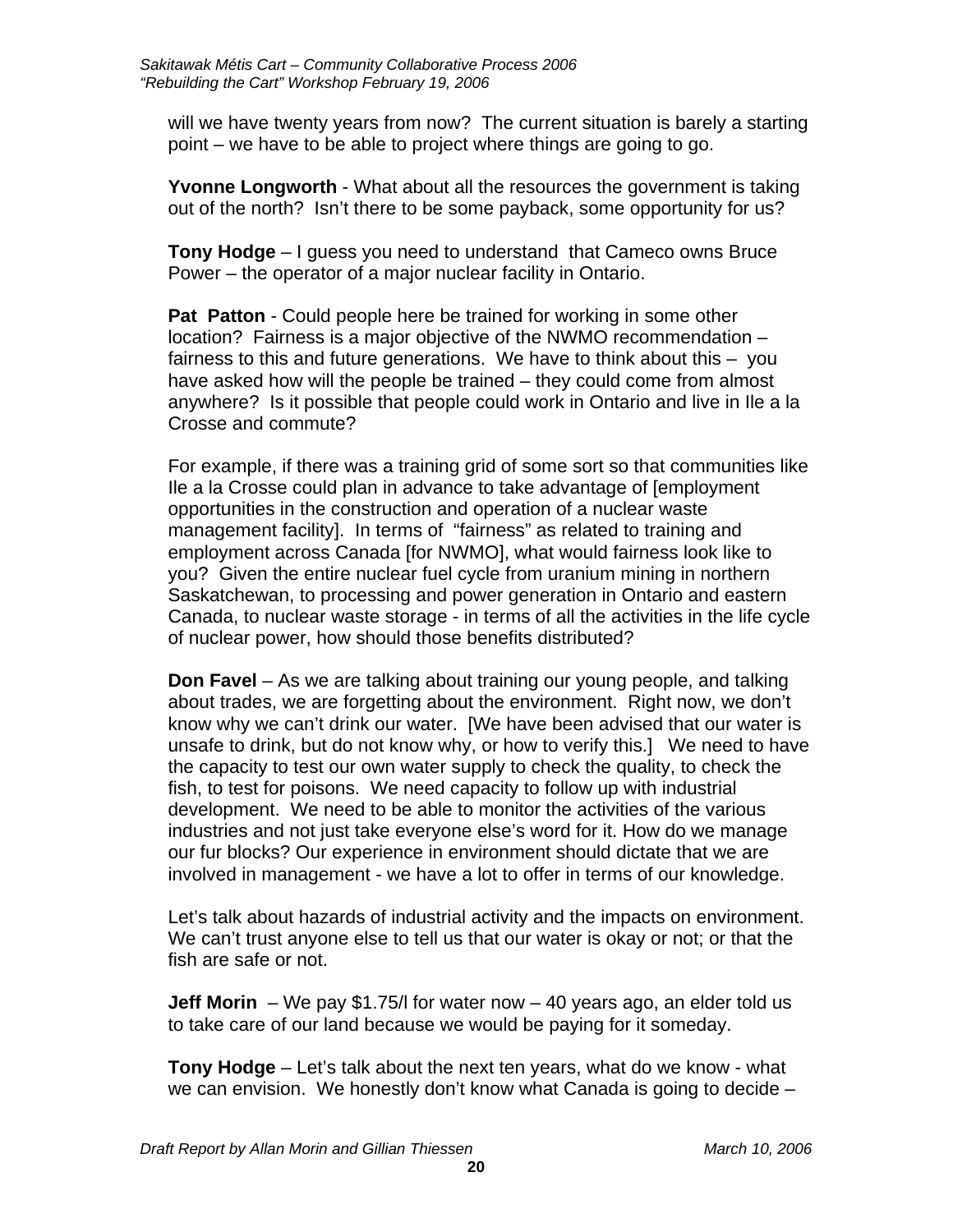<span id="page-20-0"></span>but in 0-10 years, let's say government accepts our recommendation – the first thing that has to happen is to identify the technically feasible sites. Geological exploration would go on, there would be camp support, geologists, drillers, mapping…you could project this type of activity taking place and the support services that would be required. How would communities participate – we are interested in working with communities that want us – not to go in and stuff down peoples' throats – we would need a signal of interest. I don't know when, but when the exploration for potential sites starts, environmental baseline studies would need to be done. You need this type of information anyway. There is a potential partnership here – we could be involved in getting this environmental assessment done, which you could go on to use for all kinds of other purposes. In order for a community/NWMO partnership – there would have to be a great deal of information shared between the two – the political decision pending – will trigger all of these things to start. At this early stage, there are things we could think about, that the community could link into – that would benefit both of us, no matter what decision [on siting a waste facility] is eventually made.

**Allan Morin** – Fifty million dollars worth of activity in exploration is going on in Northern Saskatchewan right now, and we are missing out. We have offended Cameco by raising our community expectations with them and by asking for environmental baseline studies. We have been left out of all of this activity – and the government should be on top of this. Why are we missing out?

**Jeff Morin** – How do we talk business here?

**Tony Hodge** – There are implications for the community, if a 10 year game plan were drawn up to allow the community to get involved. You would work to identify the opportunities to link in to the process that will surely be going on, somewhere.

## *Question 5. Looking Forward*

Most economic or industrial developments have both positive and negative implications.

- 1. What are the next steps to take once the positive and negative impacts have been identified?
- 2. What are some "acceptable risks" for the community in order to achieve community wellness goals?
- 3. What aspects of this community must be maintained, preserved or protected, no matter what?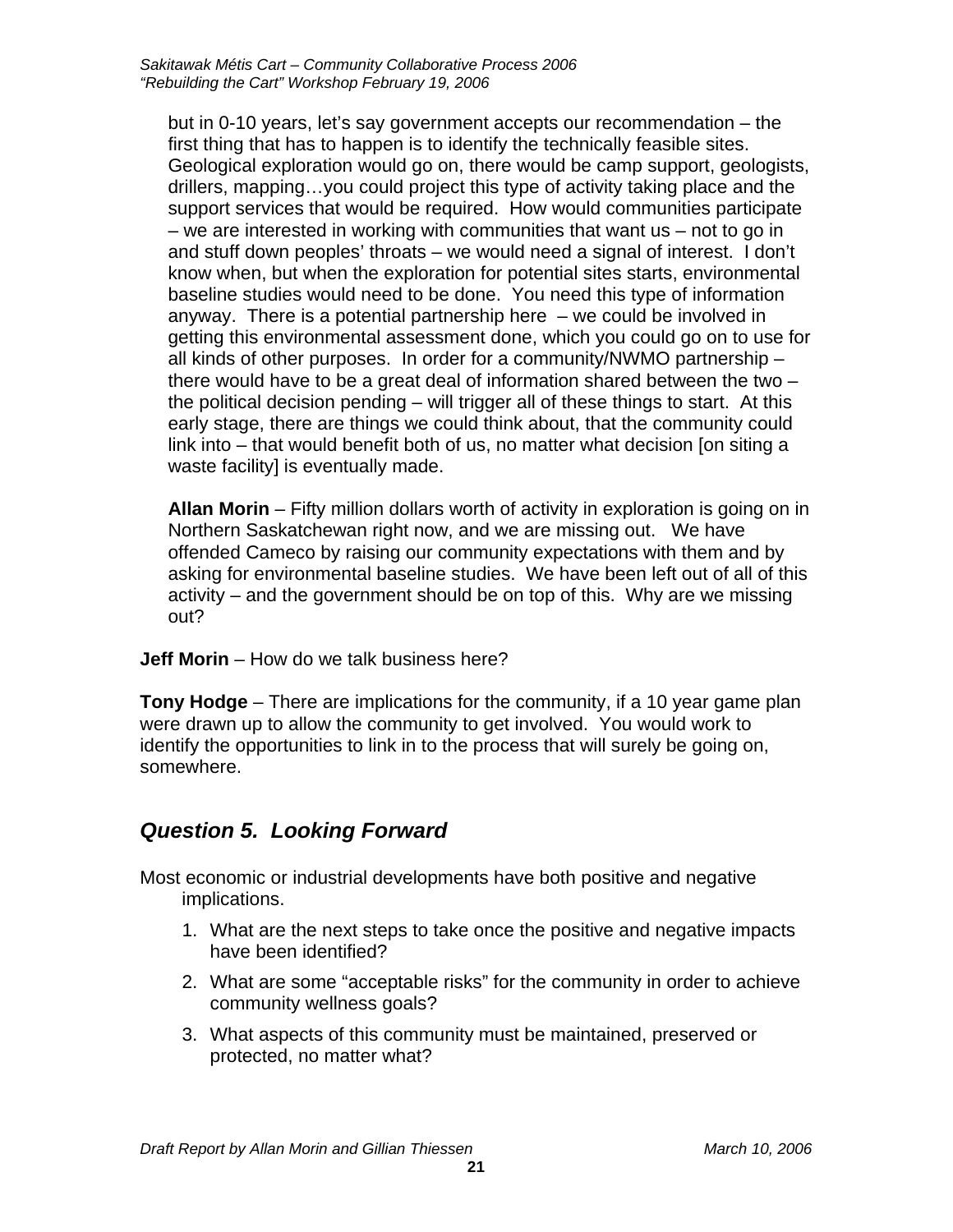<span id="page-21-0"></span>This information is really helpful, the Cart model is helpful.

**Jeff Morin** – The circle is spiritual, its [sacred] Aboriginal teaching. Let's show some respect and not use the medicine wheel [Cart Wheel] to promote nuclear waste. I don't want to talk about trade-offs. We have to negotiate with the corporations, they need to treat us right, and then we will treat them right. If we are going to work together, we have to understand each other.

**Randy Belanger** – We need to be able to flow with the business world, sometimes there is a misconception that we can dictate the rules to the industry. There are two ways to the street.

## **5.0 Closing Comments**

**Leonard Raymond** – This is all good. No matter what has been thrown around the table, we can listen to all of this. It is the beginning of something good for me. I realize that I have been on the outside, so I have committed to take part, to get involved in this systematic approach. We cannot just sit back. We need to include all people that are affected by decisions made in the board room. The leadership does not have the right to dictate what they think is right on the people. I want to see leadership that takes direction from the people, so we have to deal with our own people. We have to consult our own people. Consensus building process - democracy is hypocrisy – its really a dictatorship. There are obstacles to us developing anything with NWMO. It is going to take a lot of work to move forward with NWMO, this is where it all begins. We have to listen to everybody's opinion, in order to be able to take something out of the discussions. We have to consult with the people, this is a process in its infancy. This was organized to bring in local leadership, but we have to go further, not only leaders.

**Philip Durocher** – Thanks to Tony and Pat for coming and to Allan and Gillian for making it all happen. You are always welcome back to Ile a la Crosse.

**Jeff Morin** - We need some good understanding and for this to be an ongoing thing. To keep in touch with everybody we should have a committee and pass this on to our locals. Let's not waste time, let's keep working.

**Randy Belanger** – You should be aware of the comprehensive land use planning for North Saskatchewan. SERM Prince Albert contact is Todd Oleksyn and Jeff McKay.

**Yvonne Longworth** – I like this process because it is open, anyone can come and participate.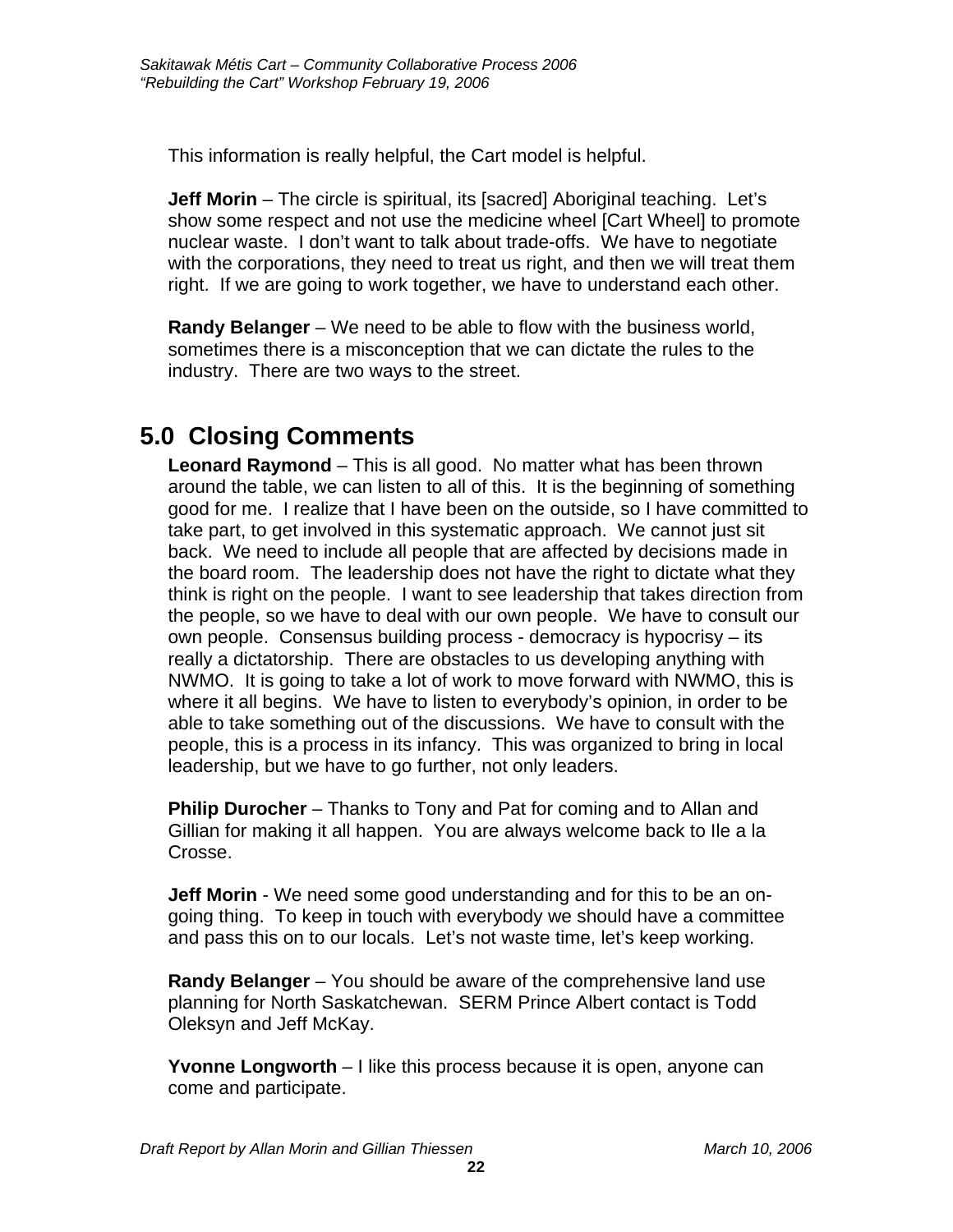**Elmer Fogen** – This was a good meeting. I listened to all the talking, seems this is the start of good things

**Simone Laliberte** – Thank you for inviting me today. This is new to me, thank you for inviting me.

**Liz Durocher** – I am happy to be here. Communication is key. I am glad to see that we had some good discussion here, not just bickering. It looks like there are opportunities for us in the future. I want to thank the people that have put on the meeting.

**Tony Hodge** – Might there be opportunity to share this with the Indigenous Women? March 24-26 there is a regional gathering in Prince Albert.

**Don Favel** – standing up for Métis rights, no matter what – I can have respect for anybody because I know that they are on the same level as me. Leadership and getting the message out to our community, but we have to understand what is going out there – we have to understand what we are getting into – our people can be very brutal – no remorse. This is why I believe in having a smaller group to start out with – people are going to ask what went on in this meeting – are we going to build a nuclear power plant tomorrow?

There are more people talking about nuclear power – from Saskatoon Chamber of Commerce to the Premier. Its going to take a long time to completely understand, but people are starting to talk, starting to hear about it. A lot of people are talking, and its going to continue. We need to hear about the opportunities – have to consider the big picture economy.

Passing on the information instead of passing out!

**Pat Patton** – Thanks for having us here.

**Tony Hodge** – Look for the report, we need to get the draft circulated so that people can make changes. I am sure that there will be other opportunities for us to talk together again, two forums are coming up: Education and Training; and Resource Management coming up in Toronto in the near future. I appreciate the opportunity to start this conversation. You have to walk before you run, with our work, we are trying to break a mold here. We want to talk to people before all the decisions are made, but then we can't be concrete. Thank you. Thank you for the book.

Closing prayers were offered and the meeting was adjourned at 4:00 pm.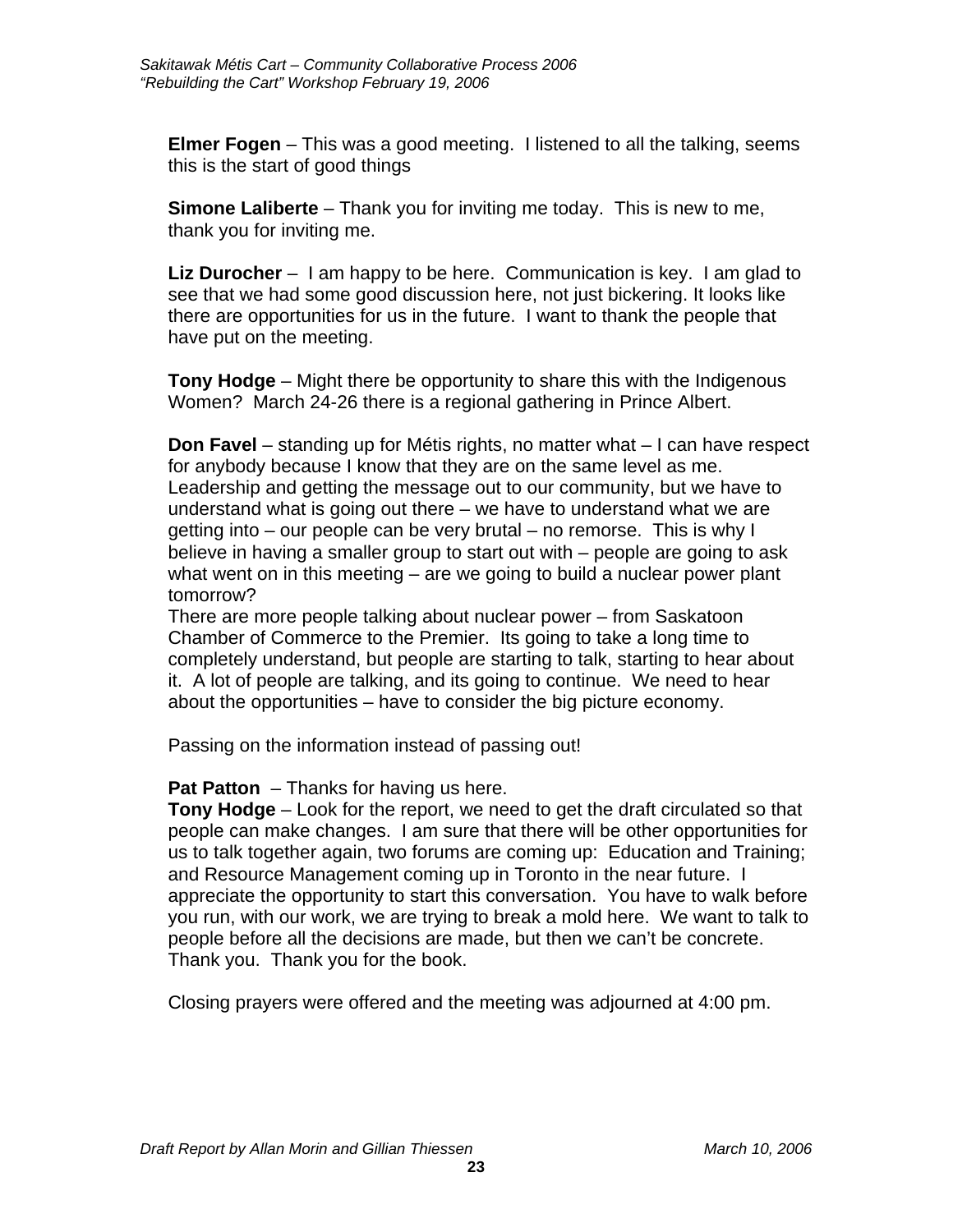## <span id="page-23-0"></span>**Appendix A – Sakitawak Métis Cart Diagram**



1. The Cart wheels' spokes are equal in length, representing balance in the Pilot Project for Community Wallness. Community hoolth, cocial stability and economic wall-baing will be advanced to get too.

2. Vécak orieneken spekes will be strengthesed and restored. Through community consultations, the "spokes" or copulation health determinants in need of restoration will be identified with traditional anowledge from the commanity quiding the restoration process.

3. The spokes on the whoelemanate from the hub, which represents the heart and the anchor of the community. "The HubCas a physical structure will hause the Sakitawak Centre of Excellence, including community art and artifacts. Michif isnguage resources and Sakitawak Métis Mation archives. Including the Northwest Métis Land Caim research. The Hub facility will accommodate the Pilot Project staff and offer work space for visiting researchers.

4. The rim holds the wheel together and gives support representing the Sakitawak/Alstis Nation's partnership with the Province of Saskatchewan and the Government of Canada. The rim represents collaboration with the local municipal acvernment and community organizations. The rim also represents a very important relationship with the University of Saskatchevan/First Nations University for excellence in recearch. As the rim is also the contact point with the read, it represents relationship with mixete industry and the practical, results oriented nature of the Pillot Project for Community Wellness.

5. The box of the Cartrepresents opportunity and economic activity. As the wheels of the cartare strengthened the box will be able to contain and carry opportunity and benefits for everyone in the community, representing the inclusive nature of the Pilot Project.

6. Hope for the future pulls the Cart forward. The very process of restoring strength to the wheels and filling the best with opportunity and consenic activity will ignite hope for the future. This pesitive feeling about the future will keep the Cart maving forward. Community success stories will be documented and communicated along the vass, to maintain hope.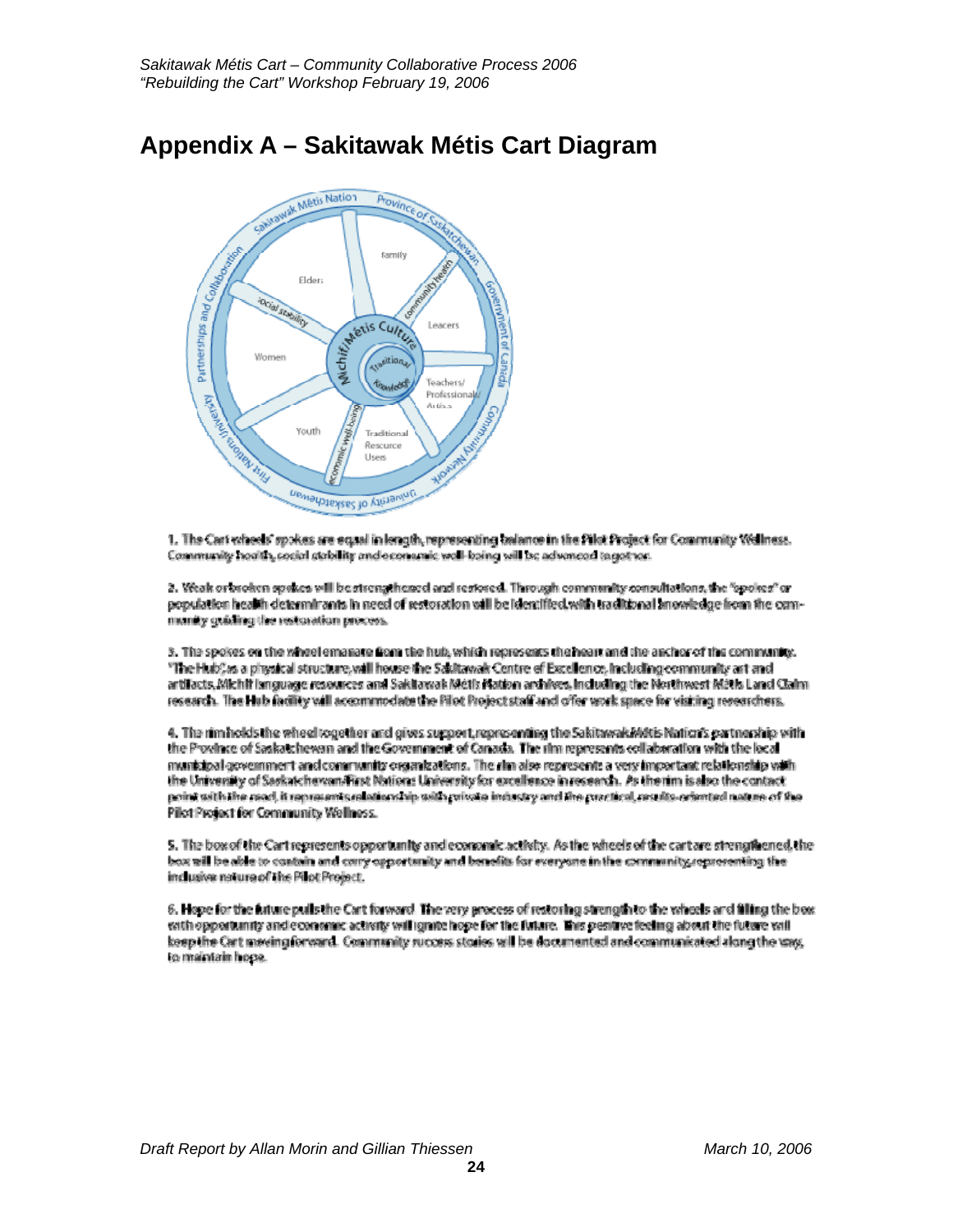## <span id="page-24-0"></span>**Appendix B: Attendance**

Vivaney Laliberte - Elder Angus Gardiner – Commercial Fisherman, Elder Phil Durocher – Coordinator for Sakitawak Métis Nation Randy Belanger – Forestry Co-Management Board Member Allan Morin – Askiy Consulting, Community Member Liz Durocher – Indigenous Healing Centre, President Aboriginal Women Association Don Favel – Sakitawak Métis Nation Simone Laliberte – Youth Council Jeff Morin – Business Owner Leonard Raymond – Forest Co-Management Board Member Elmer Fogen – self-employed contractor Yvonne Longworth – Indigenous Health Centre George Favel – Community Member Debbie Maurice – Sakitawak Métis Nation Gillian Thiessen – Recorder Tony Hodge - NWMO Pat Patton - NWMO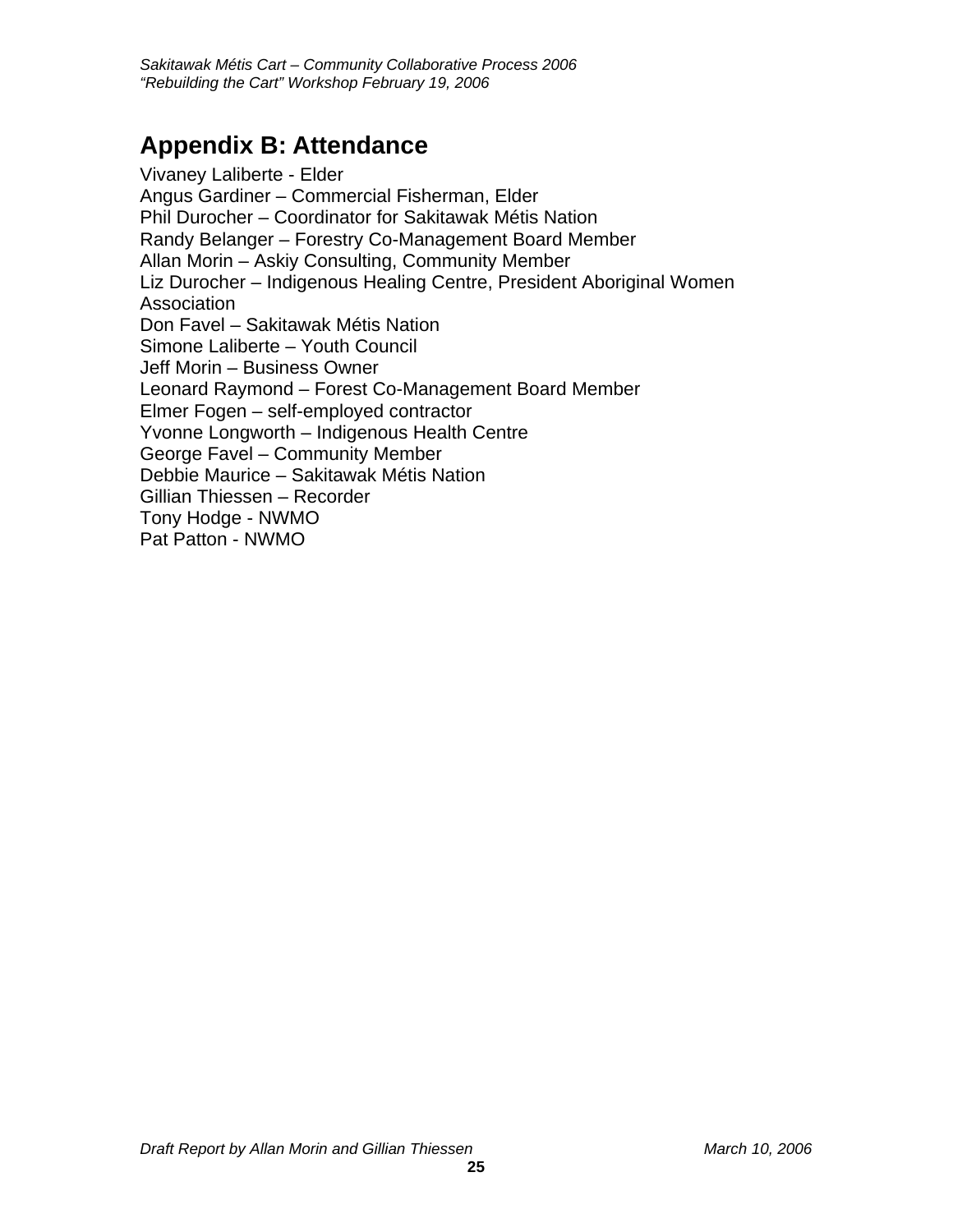## <span id="page-25-0"></span>**Appendix C: Workshop Agenda**

### Sakitawak Métis Cart: Pilot Project for Community Wellness

Community Collaborative Process Workshop: The Cart and Economic Development Jonas Favel Centre, Ile a la Crosse, February 19, 2006 Sponsored by: Sakitawak Métis Nation and the Nuclear Waste Management Organization

### *Agenda*

| 8:30      | Light refreshments available                                                                                                                                                  |                    |                           |
|-----------|-------------------------------------------------------------------------------------------------------------------------------------------------------------------------------|--------------------|---------------------------|
| $9:00$ am | <b>Opening Prayer</b>                                                                                                                                                         |                    |                           |
| $9:30$ am | Introductions (name, organization represented and 2 personal goals)<br><b>NWMO Status Report</b>                                                                              |                    | Round Table<br>Tony Hodge |
| $9:35$ am | Presentation of the Sakitawak Métis Cart Model                                                                                                                                | Don Favel<br>video |                           |
| 10:00 am  | Group Discussion on the Wellness Model                                                                                                                                        |                    | Round Table               |
| 10:20 am  | coffee break                                                                                                                                                                  |                    |                           |
| 10:40 am  | Break –out to Small Groups for Discussion - Instructions                                                                                                                      |                    | <b>Round Table</b>        |
| 10:45 am  | Small Group Discussion - Questions 1 and 2                                                                                                                                    |                    | <b>Small Groups</b>       |
| 12:00     | Lunch break                                                                                                                                                                   |                    |                           |
| 12:30     | Small Group Discussion - Questions 3, 4 and 5                                                                                                                                 |                    | <b>Small Groups</b>       |
| $2:00$ pm | Report Out: Responses to the 5 questions                                                                                                                                      |                    | <b>Round Table</b>        |
| 3:00 pm   | Coffee break                                                                                                                                                                  |                    |                           |
| $3:20$ pm | Final Circle - Final comments from each participant<br>(impressions of the day, next step for The Cart, how was the<br>process - what worked, what could be improved and how) |                    | Round Table               |
| $3:45$ pm | Closing remarks:<br>from NWMO<br>$\blacktriangleright$<br>From Sakitawak Métis Nation<br>⋗                                                                                    |                    | Tony Hodge<br>Don Favel   |
| 4:00      | Closing prayer                                                                                                                                                                |                    |                           |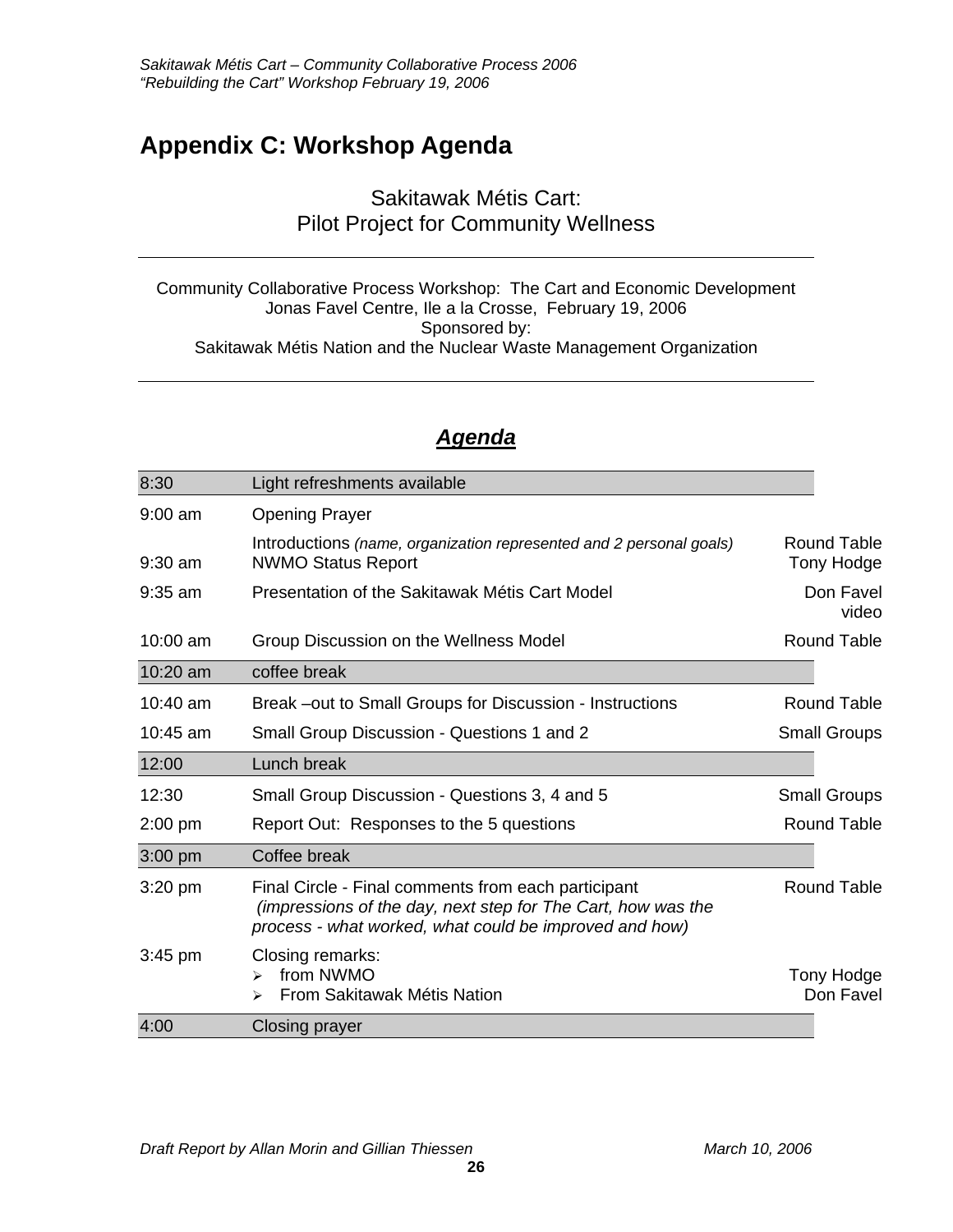## <span id="page-26-0"></span>**Appendix D: The Five Discussion Questions**

*As community leaders, members and representatives of service agencies in Ile a la Crosse, we welcome your input through the Sakitawak Métis Cart, Community Collaborative Process. Your insight will help the leadership and coordinators of the Sakitawak Métis Cart Pilot Project for Community Wellness Model to advance the community wellness vision.* 

*Today's workshop is focused on Economic/Industrial Development and its implications. The Sakitawak Métis Nation wishes to develop a process for identifying and assessing potential economic development or industrial development opportunities. At the end of the day, we hope to come away with guidelines for pursuing development opportunities, and some basic guidelines for companies interested in investing and operating in the Sakitawak Métis homelands. The Nuclear Waste Management Organization wishes to observe our collaborative process, to gain insight and to become better prepared to work with communities over the next several years..* 

*Small Group Discussion - Take 30 minutes to discuss each question in your small group, recording the discussion and summarizing your group's response.* 

## *Small Group Discussion 1 – Before Lunch*

## **Question 1. Your Vision.**

- A. What are your personal hopes and dreams for this community in the next five years? The next 20 to 50 years?
- B. What role does economic or industrial development play in the community achieving its long term goals to thrive, prosper and grow?

## **Question 2. Community Benefits**

What specific benefits should the community seek in a potential new economic or industrial development activity?

## **Question 3. Understanding Implications**

- A. What implications (positive and/or negative changes to the community) might result from a new economic or industrial venture operating in Sakitawak Métis territories?
- B. What are the local conditions/concerns/issues that must be understood by potential investors/managers of any economic or industrial venture considering operating in Sakitawak Métis Nation traditional lands?
- C. Traditional Knowledge: What are some of the potential impacts or contributions of community traditional knowledge on an economic or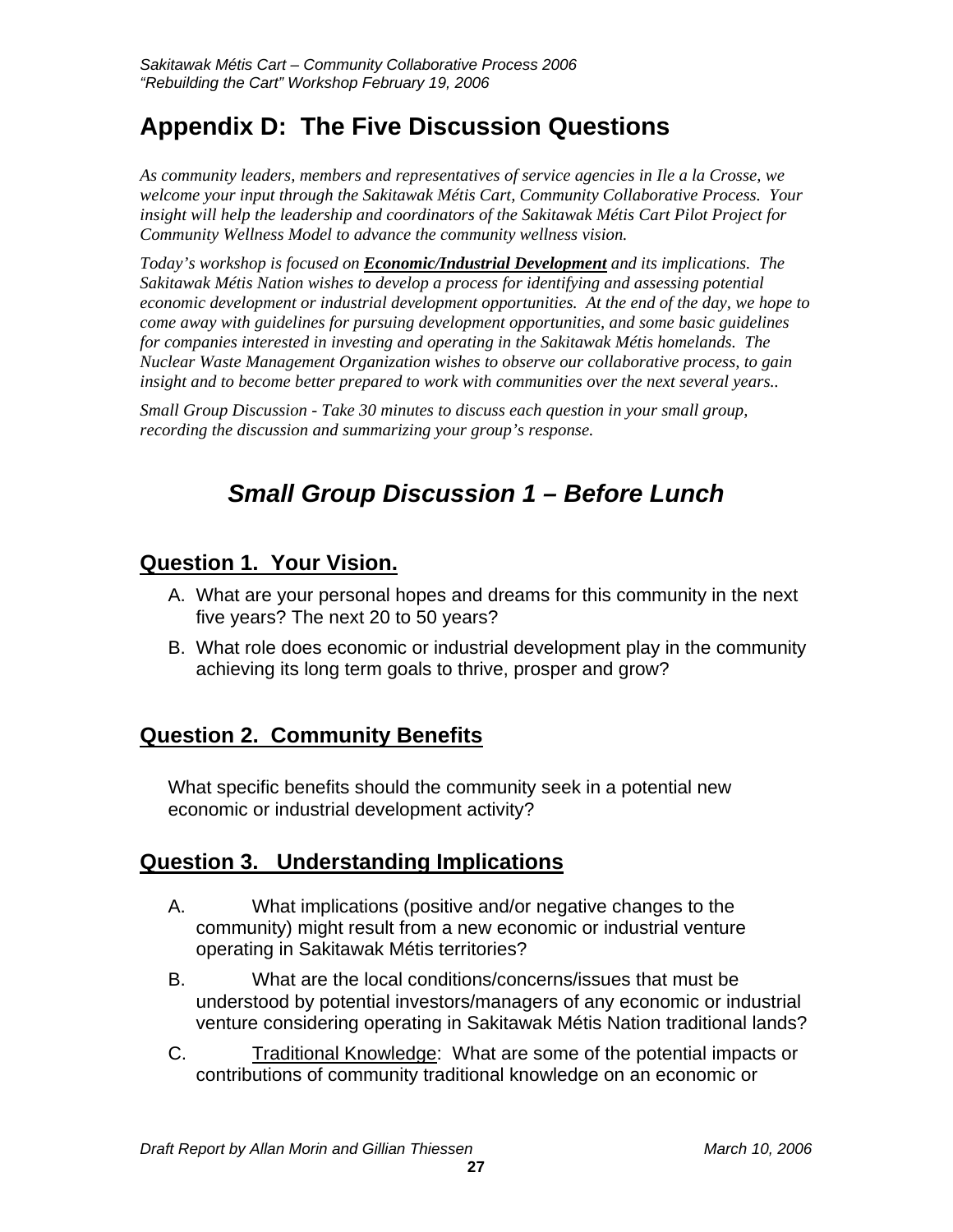industrial operation? How might the operation benefit from community traditional knowledge?

- 1. Operations practices?
- 2. Human Resource Management?
- 3. Organization Management/Decision making?

## *Small Group Discussion 2 – After Lunch*

### **Question 4. Expectations**

Considering any potential new industrial/economic development in the Sakitawak traditional lands, **what would your expectations be**:

#### **A. Of the corporation or managing entity?**

- 9. Related to employment of local people?
- 10. Related to training and education?
- 11. Related to career advancement of the local people?
- 12. Related to training and education of local people?
- 13. For contribution to the community/community involvement:
- 14. Respect of the land and environment
- 15. Respect of the local people, customs, practices
- 16. Other?

#### **B. For the community:**

- 6. Related to co-management or monitoring of the industrial activity
- 7. Related to partnership or ownership of the assets of production
- 8. Related to benefit sharing
- 9. Related to sharing of liability/responsibility
- 10. Other?

## **Question 5. Looking Forward**

Most economic or industrial developments have both positive and negative implications.

- 4. What are the next steps to take once the positive and negative impacts have been identified?
- 5. What are some "acceptable risks" for the community in order to achieve community wellness goals?
- 6. What aspects of this community must be maintained, preserved or protected, no matter what?